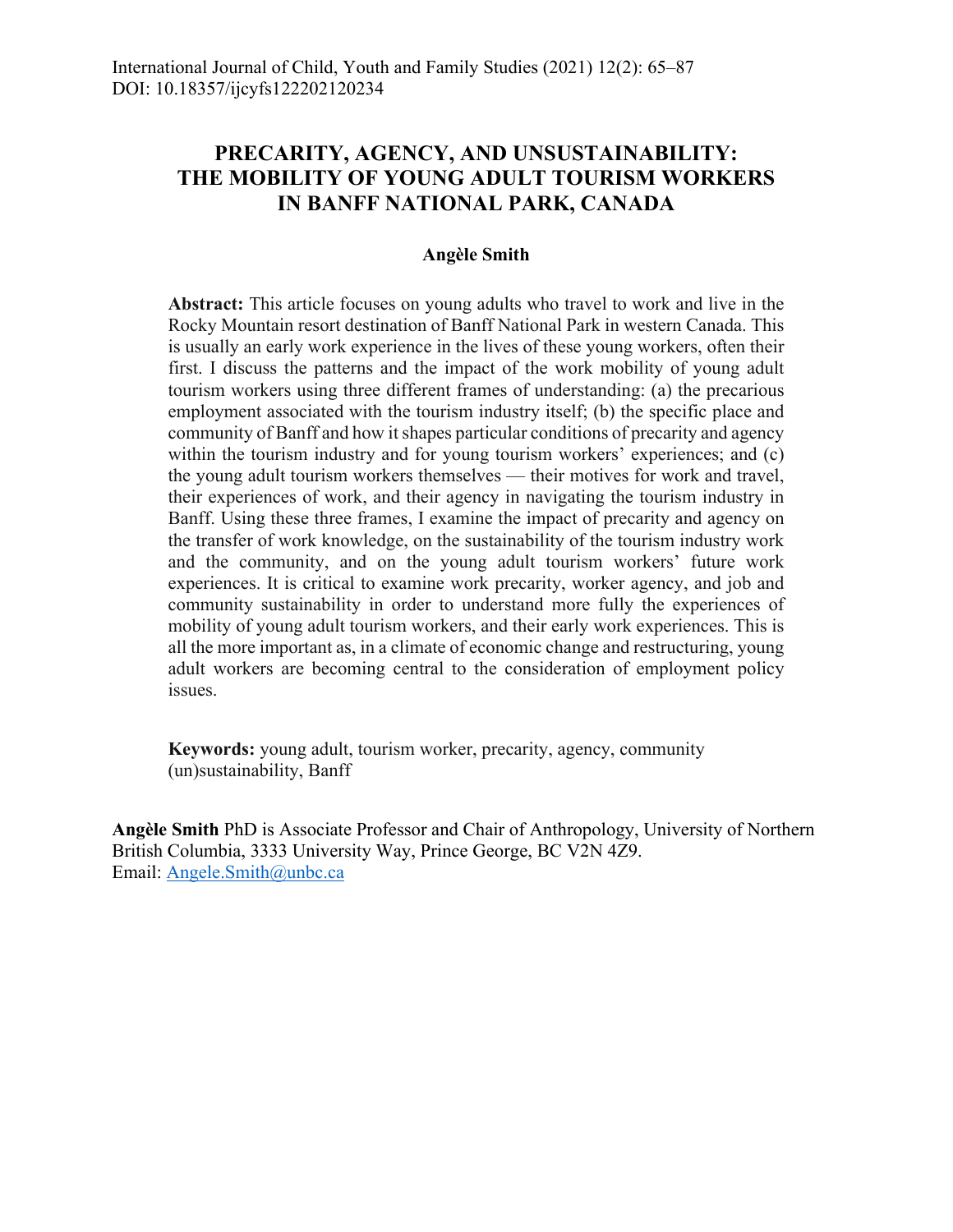The Town of Banff, Alberta, lies within the bounds of Banff National Park in the Rocky Mountains of western Canada. A news headline in 2018 read: "Banff 'bursting at the seams' " (CTV News, 2018). In 2019, approximately 4.09 million people visited Banff National Park (Statista, 2020) — eclipsing the attendance figures of other parks across Canada. But the Park and town are a destination place not only for tourists, but also for the young adult tourism workers that supplement, and are indeed the backbone of, the tourism industry workforce. With a local population of just  $9,658<sup>1</sup>$  (Enns, 2018), it is not surprising that the tourism industry of the Town of Banff is dependent on the mobile young workers who come for a season or two to work in the national park and experience living there.

The tourism industry provides ample employment opportunities and is often a first-time or early work experience for young workers. At the height of Banff's two peak tourist seasons hiking in summer and skiing in winter — there is great demand for entry-level, cheaply paid workers. The young adults who fill these jobs are often backpackers or other travellers who simultaneously are tourism workers and semi-permanent residents in the community of Banff. However, in the shoulder seasons of fall and spring, there is a shortage of work relative to the number of young people looking for employment. For mobile young adult tourism workers, their work experience is often marked by instability and precarity: poor pay, shifting and part time work schedules, inability to get beyond entry-level jobs, challenging work conditions, and seasonality. In Banff specifically, they must also contend with living in an extremely expensive community with critical housing shortages. The result is that many of these young workers cannot find sustainable work and living conditions and must leave to find work elsewhere. Employers and workers alike are always in "training" mode as there is a cycle of workers leaving and new ones arriving. In other words, there is a cycle of precarity and unsustainability.

This paper draws on data collected for research undertaken through the On the Move Partnership  $(2012-2020)^2$ , focusing on the experiences and context of the years before the COVID-19 pandemic. I examine these first-time or early work experiences for young workers in the tourism industry in Banff National Park, with a primary focus on the Town of Banff, highlighting how these experiences are often marked by instability and precarity. It explores how large numbers of young workers must leave to find work elsewhere, meaning that there is little transfer of work knowledge and little attachment to place. At the same time, the study finds that many young

<sup>&</sup>lt;sup>1</sup>According to the Banff 2017 Municipal Census Briefing (Enns, 2018), the permanent population was 8,865 and the shadow population was 793 for a total of 9,658. A shadow population is defined as "temporary residents of a municipality who are employed by an industrial or commercial establishment in the municipality for a minimum of 30 days within a municipal census year" (Alberta Municipal Affairs, 2018, p. 4). These are not considered "permanent" or usual residents.

<sup>&</sup>lt;sup>2</sup> For more information about the "On the Move" Partnership research, see http://www.onthemovepartnership.ca/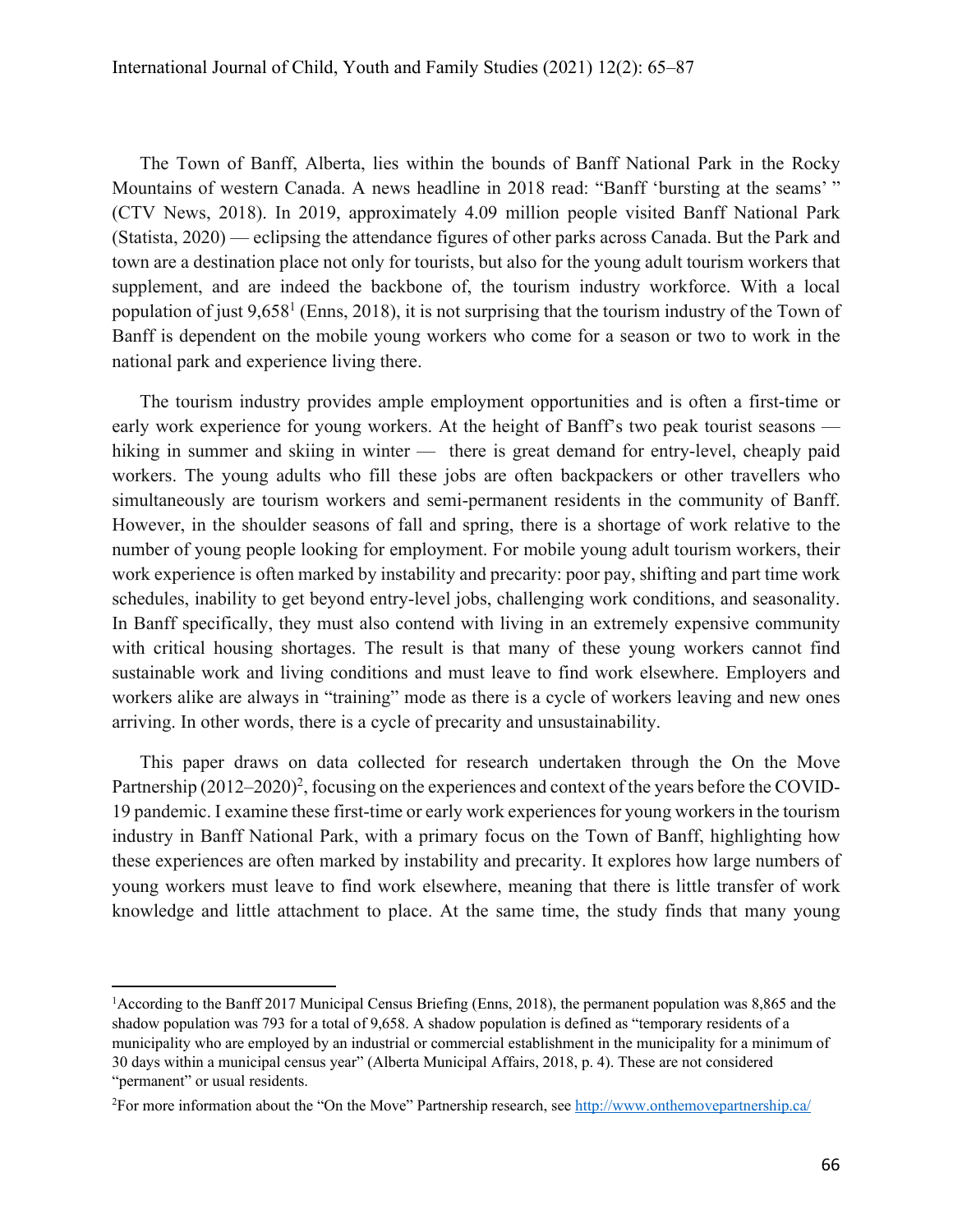workers gain valuable skills in negotiating the precarity of the work environment, having used their own agency and the flexibility of the work to develop their resilience and adaptability.

In this paper, I begin by contextualizing this study of young adult tourism workers in Banff National Park within the body of research carried out on employment-related geographic mobility and outline the research methods that I used to gather data. I discuss the patterns and the impact of the work mobility of these young adult tourism workers using three different frames of understanding. The first frame focuses on the precarious employment associated with the tourism industry itself. The second frame is concerned more specifically with the community of Banff and how it shapes particular conditions of precarity and agency within the tourism industry and for young tourism workers' experiences. This frame focuses on place-based conditions as well as the identity of the place of Banff National Park. The third frame focuses on the young adult tourism workers themselves — their motives for work and travel, their experiences of work, and their agency in navigating the tourism industry in Banff. I will use these three frames to examine the impact of precarity and agency on work knowledge, exploring what it means for the sustainability of the tourism industry and the community, as well as what it potentially means for the young adult tourism workers' future work experiences. Finally, I conclude with a discussion of how critical it is to examine work precarity, worker agency, and job and community sustainability in order to more fully understand the experiences of mobility and the early work experiences of young adult tourism workers.

#### *Research Context*

This research is part of a larger national (Canadian) "On the Move" project concerned with "employment related geographic mobility" and funded by a partnership grant from the Social Sciences and Humanities Research Council of Canada (2012–2020). The fundamental questions of this national study are concerned with why people move to a new community to find work, and what the impacts of that mobility pattern are for the workers, their work destinations, and the places and people left behind. My own research within this project deals specifically with the young adult mobile tourism workers coming to Banff National Park (primarily the Town of Banff and neighbouring Lake Louise) and explores their travel, work, and living experiences. The project investigates the key concepts of mobility, identity, and place through a longitudinal study and an in-depth ethnography of young adult tourism workers who have travelled to Banff to find work.

Banff is a "destination" tourist site, with many attractions that draw tourists from around the world, which results in tourism being the principal industry of the town and Park. It is an important research site for studying the community of tourism workers, but it also has symbolic and national importance. Banff is a Canadian icon with a long history. First Nations peoples lived on and visited these lands along the Bow River for more than 10,000 years (Langemann, 2011). The town of Banff in southern Alberta is located with the Treaty 7, signed in 1877 and encompassing the traditional territories of the Blackfoot Confederacy, the Tsuut'ina First Nations and the Stoney Nakoda Nations (Town of Banff, 2021a). Banff also is entwined with legends of Canadian nation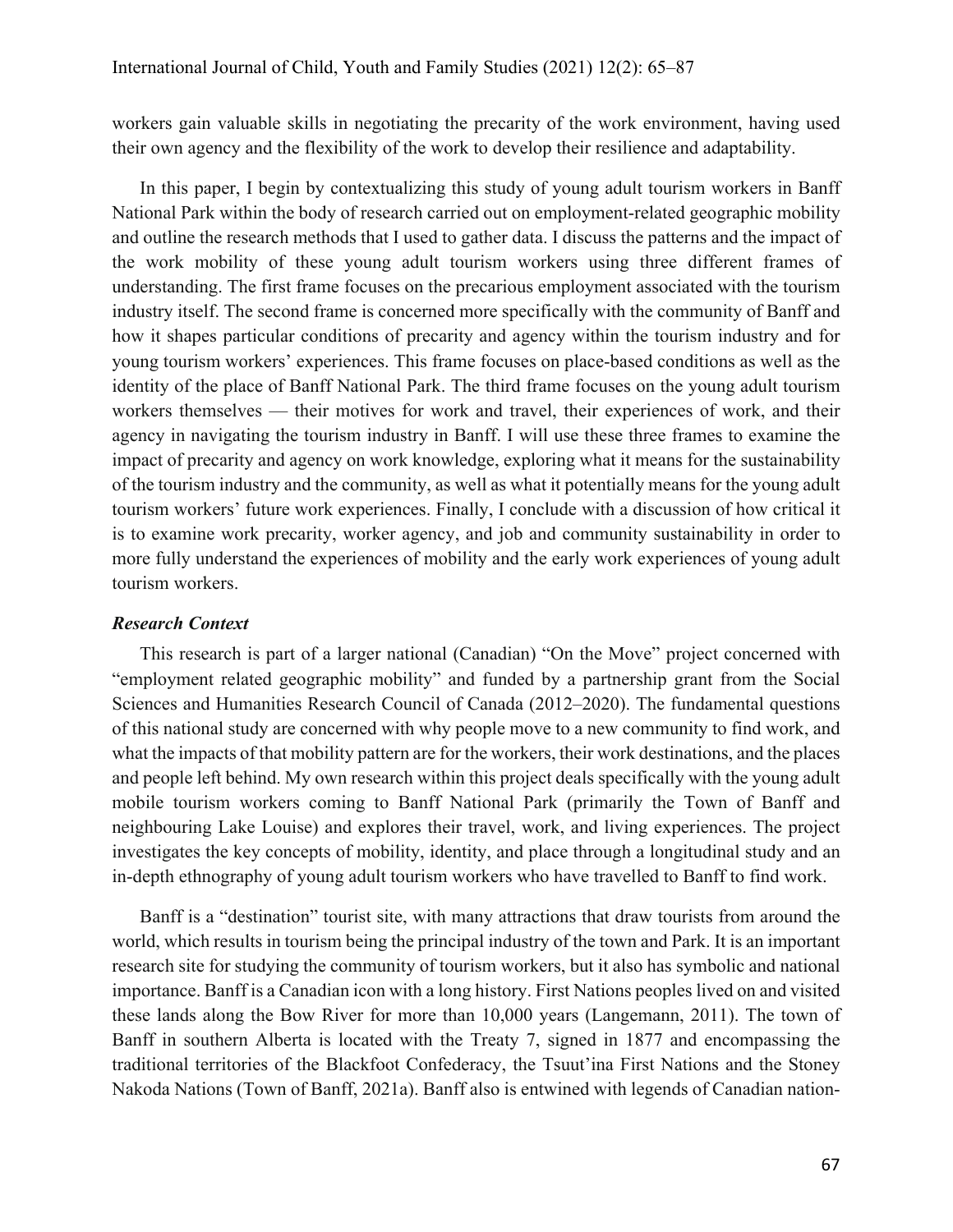building in terms of exploring into the Western "wilderness" through the Rocky Mountains, and linking the nation from east to west with the construction of the Canadian Pacific Railway (Campbell, 2011). The heritage of Banff as Canada's first official National Park, as well as its UNESCO World Heritage designation, adds to this important image (Sainsbury, 2021). As a result, tourists, travellers, and would-be young tourism workers journey to Banff in large numbers. The distinctions between these different types of visitors often blur, adding yet another dimension to the particular characteristics of Banff that help to shape the experiences of those young people seeking employment at the start of their working lives.

#### **Method**

The research uses a mixed-method approach including both quantitative and qualitative techniques. My research team and I conducted participant observation in the Town of Banff on fieldwork trips (2011–2018); conducted one-on-one interviews and focus groups with residents, young adult workers, small tourism business operators, elected municipal officials, and staff and services workers of the Town of Banff; and carried out a household survey. We also surveyed newly arrived workers while they attended the Banff Heritage Ambassador program.

In carrying out participant observation, the research team recorded what they noticed, experienced, heard, saw, and talked about while in Banff. Information was recorded mostly in written journal notes, but also through photography and photojournalling. This method was a continual process used throughout the time in the field. Important primary data were collected through 40 one-on-one interviews over the various field seasons. The interviews provide a more in-depth perspective and understanding of living and working in Banff. Through the interviews, the research team gathered information on the participants' backgrounds, their travel and work expectations and experiences, their perceptions and knowledge of Banff housing and community, and their experiences and identity connected to Banff. The individuals interviewed included: young adult tourism workers, young adult migrant workers, social service providers (from BanffLIFE, Family and Community Support Services, Bow Valley Immigration Partnership, and Temporary Foreign Worker Support), business community members (hotel human resource managers and the director of the Banff Lake Louise Hotel Motel Association [BLLHMA]), community leaders (the Mayor and councillors), Banff Housing Corporation members, a Parks Canada human resource manager, local religious leaders, and residents.

In addition to these interviews, four focus groups were conducted with the aim of initiating a group discussion about the experiences of travelling, working, and living in Banff. These focus groups targeted mobile young adult workers; however, what was not anticipated, and proved very informative, was the diversity of the people who came to the focus group meetings. There was a wide range of participants in terms of age, length of time in Banff, and type of employment. Among the attendees, for example, were a middle-aged couple who had lived in Banff for more than 25 years, and a young tourism worker from Australia who had only arrived the day before the focus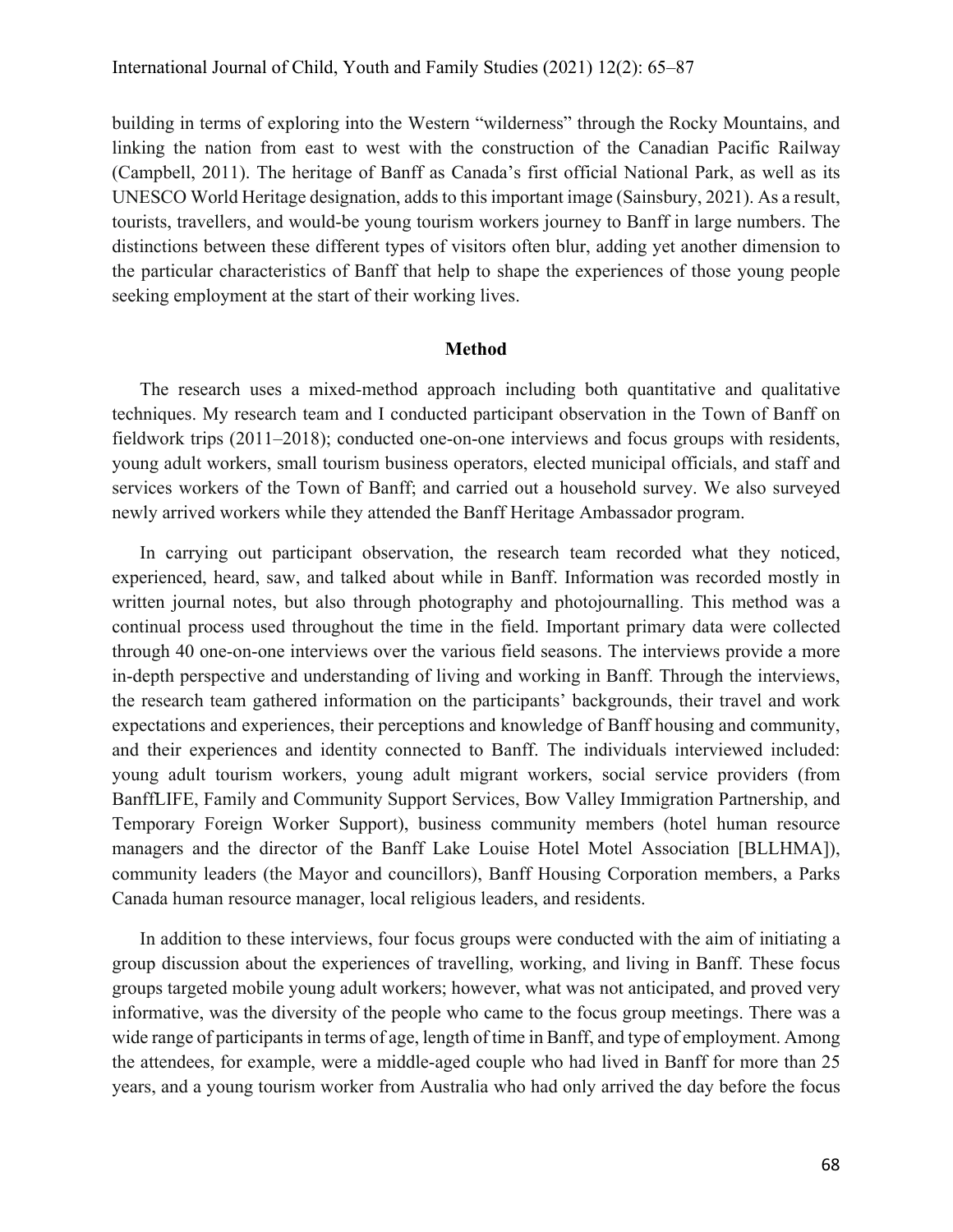group meeting. The result was a discussion that included many different viewpoints on living and working in Banff.

Finally, we conducted a household survey in specific residential areas known to have a higher population of young migrant workers, based on data from the Town of Banff Census (Pivotal Research, 2011). Participants were asked to complete the surveys for collection two to three days later. The surveys included questions concerning background information of the individual resident filling out the survey, including their length of time in Banff and reasons for coming, type of work, housing, and perceptions of the community. The household surveys provided another set of data and a means of identifying participants interested in follow-up one-on-one interviews or participation in a focus group.

### **Discussion**

Using the research methods described above, I examined the data using the three frames of understanding to better interpret the patterns and impact of the work mobility of the young adult tourism workers in Banff. The first is concerned with the tourism industry itself and the prevalence of precarious employment within it.

#### *Tourism Industry Frame*

If work precarity is the lack of job predictability, protection, and security, characterized by poor pay (Standing, 2016), then it is not surprising that tourism work is inherently precarious. This kind of work thus shapes the work mobility patterns of young adult tourism workers, placing sometimes intolerable demands on the flexibility of workers, to the point that many feel compelled to leave in search of more secure job situations. Lee et al. (2015) argued that "work in the tourism industry is increasingly precarious in the descriptive sense [of being] … uncertain, contingent and exploitative" (p. 217).

This description of precarious work accurately describes the tourism industry in Banff and young adult tourism workers' experiences of working and living in the Banff area. Tourism's key subindustries and services in Banff (as noted in Figure 1) include accommodation, food and beverage services, transportation, guiding/ski area services (as examples of recreation and entertainment, and travel services), and retail sales and service (Pivotal Research, 2011). There is a wide variety of jobs within these subindustries and services. For example, the food and beverage kitchen category employs cooks, kitchen helpers, dishwashers, and cleaners; food and beverage front lines include restaurant servers, hosts, bus persons, baristas, bartenders, and delivery drivers; hotels need workers in housekeeping and cleaning, hotel guest services, and office and administration; in the transportation sector, there are bus, van, and taxi drivers; local stores employ retail and customer service staff; and entertainment and travel services require tourist guides and operators, ski instructors, ski lift and customer service staff, and river guides.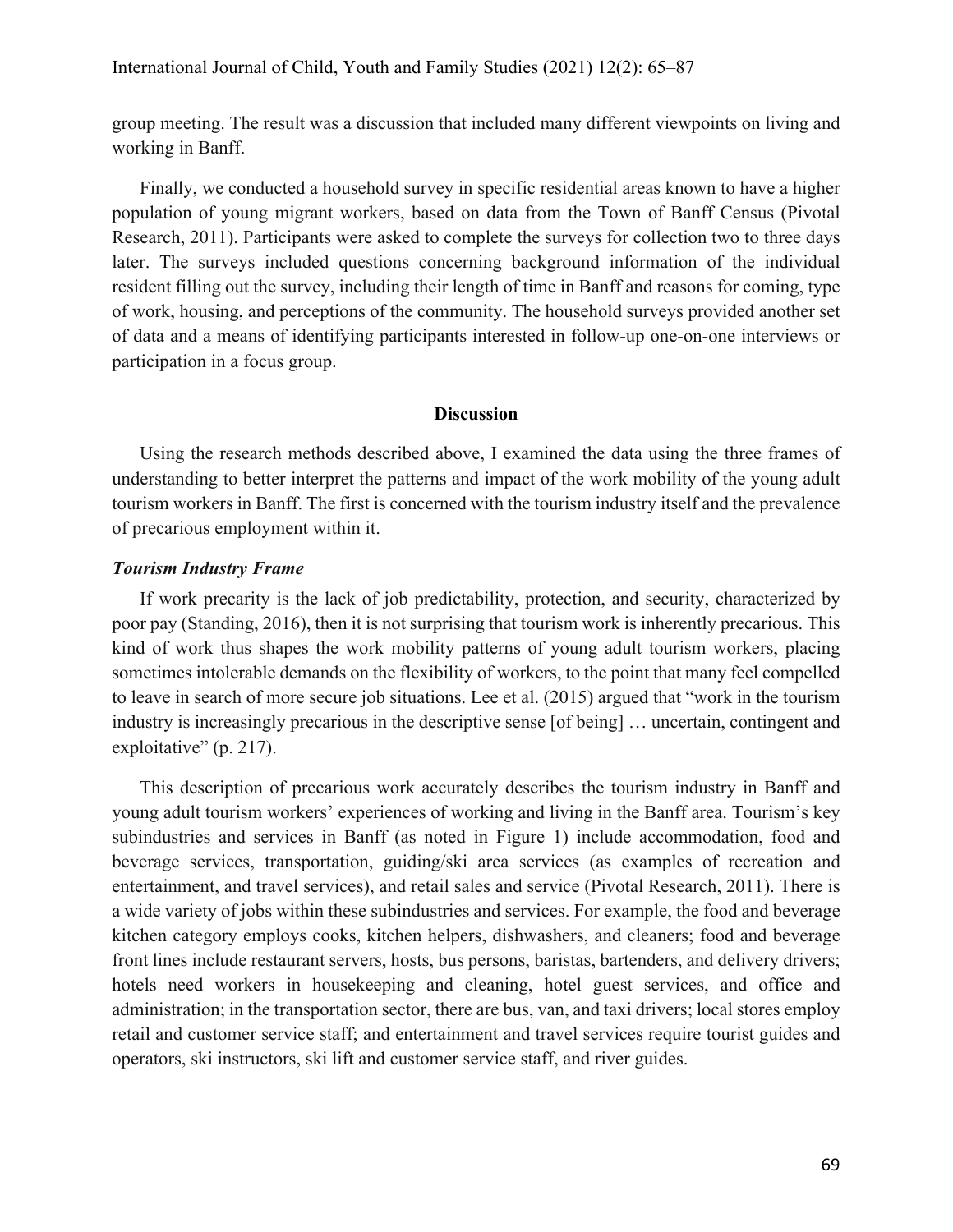

Figure 1. *Banff Employment in Tourism Sector*



The pattern of these subindustries and services that provide tourism jobs in Banff is comparable to the distribution of such jobs nationally, where food and beverage work combined with accommodation work make up the largest number of jobs (51%; see Figure  $2<sup>3</sup>$ ).

Figure 2. *Job Breakdown Within Tourism Industry Nation-Wide*



*Note.* The figure uses data averaged over four quarters from Statistics Canada, 2013, *Employment generated by tourism (x 1,000)* [CANSIM Table 387-0003]. doi:10.25318/3610023201-eng

 $3$ I am using the data from Bow Valley Labour Market Reviews (LMRs) of August 2018 to January 2019 (The Job Resource Centre, 2019a), and February to July 2019 (The Job Resource Centre, 2019b). More recent LMRs do not show typical patterns as a result of the impacts of COVID-19 on the tourism industry in the Banff area.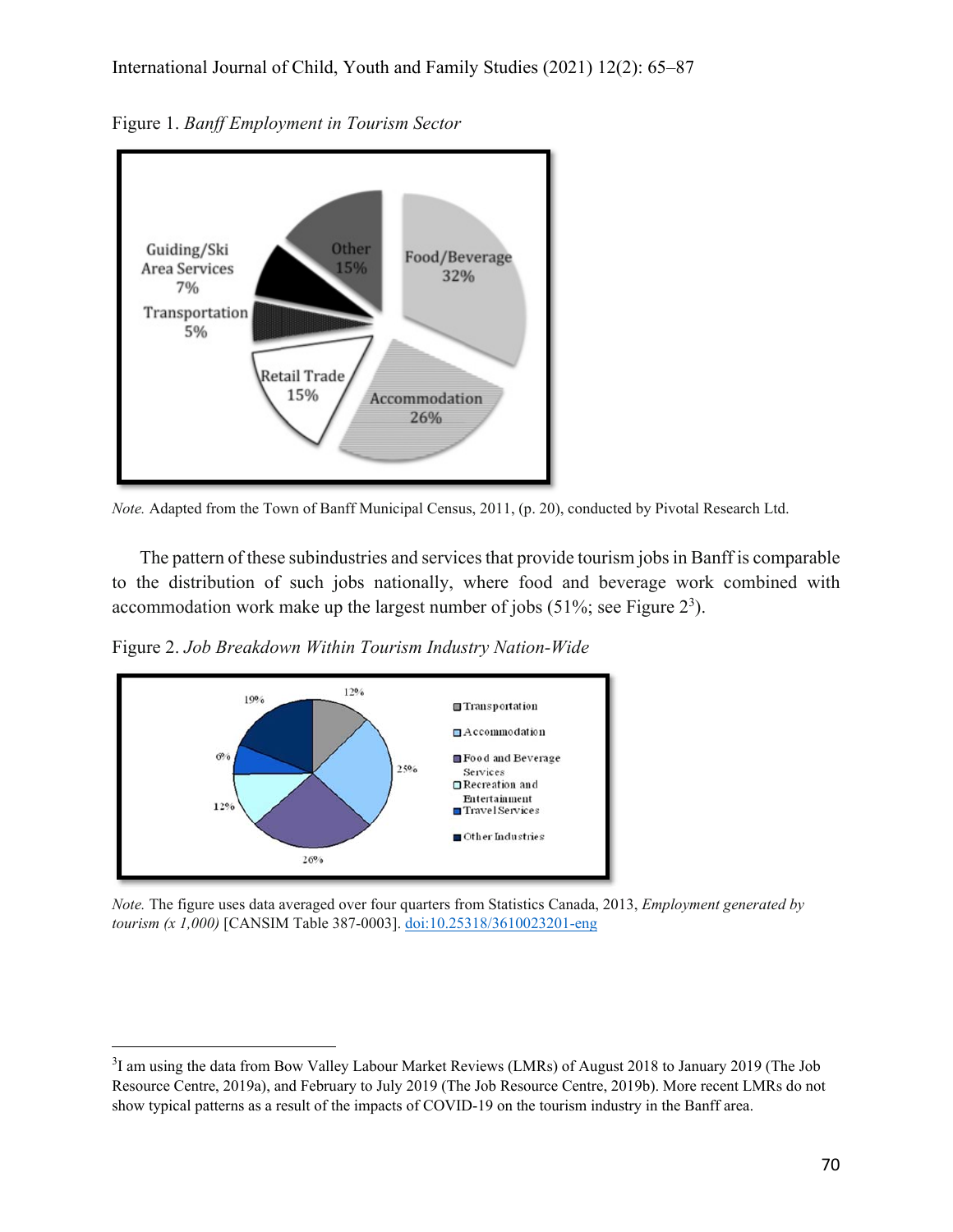These subindustries and services tourism jobs make up a large proportion of the occupational demands in Banff as recorded in the Bow Valley<sup>4</sup> Job Resource Centre report (2019b) for the period of February to July 2019 (see Figure 3).



Figure 3. *February to July 2019 Occupational Demand*

Tourism work in Banff consists almost exclusively of entry-level jobs with little opportunity for advancement. Additionally, many of these jobs are part-time. Nationally, the ratio of full-time to part-time work is about 4 to 1 (80.7% vs. 19.3%; Statistics Canada, 2015); in Banff that ratio is just 3 to 2 (60% vs. 40%; Deloitte LLP, 2014). Entry-level and part-time jobs offer limited potential for young adult tourism workers to make a sustainable living.

Further, the wages paid to these workers are consistently low, especially given the region's cost of living (as will be discussed below). A minimum wage of \$15 per hour has been in effect in Alberta since October 2018 (Retail Council of Canada, 2021). For the spring of 2019, the local Bow Valley Job Resource Centre (2019a) reported that the lowest average wages were for frontline food and beverage work at an hourly rate of \$15.63 before gratuities; followed by the accommodation sector at \$16.38 for housekeeping and cleaning and \$16.57 for hotel guest services; \$16.72 for retail sales and services; \$17.62 for food and beverage preparation and dishwashing; and \$18.94 for travel and tourism (park interpreters, guides, tour operators and bus,

*Note.* The figure is adapted from The Job Resource Centre (2019b), *Bow Valley Labour Market Review: Fall 2019,* p. 2.

<sup>&</sup>lt;sup>4</sup>The Bow Valley is the local area along the Bow River and includes the town of Banff and hamlet of Lake Louise in addition to other small communities.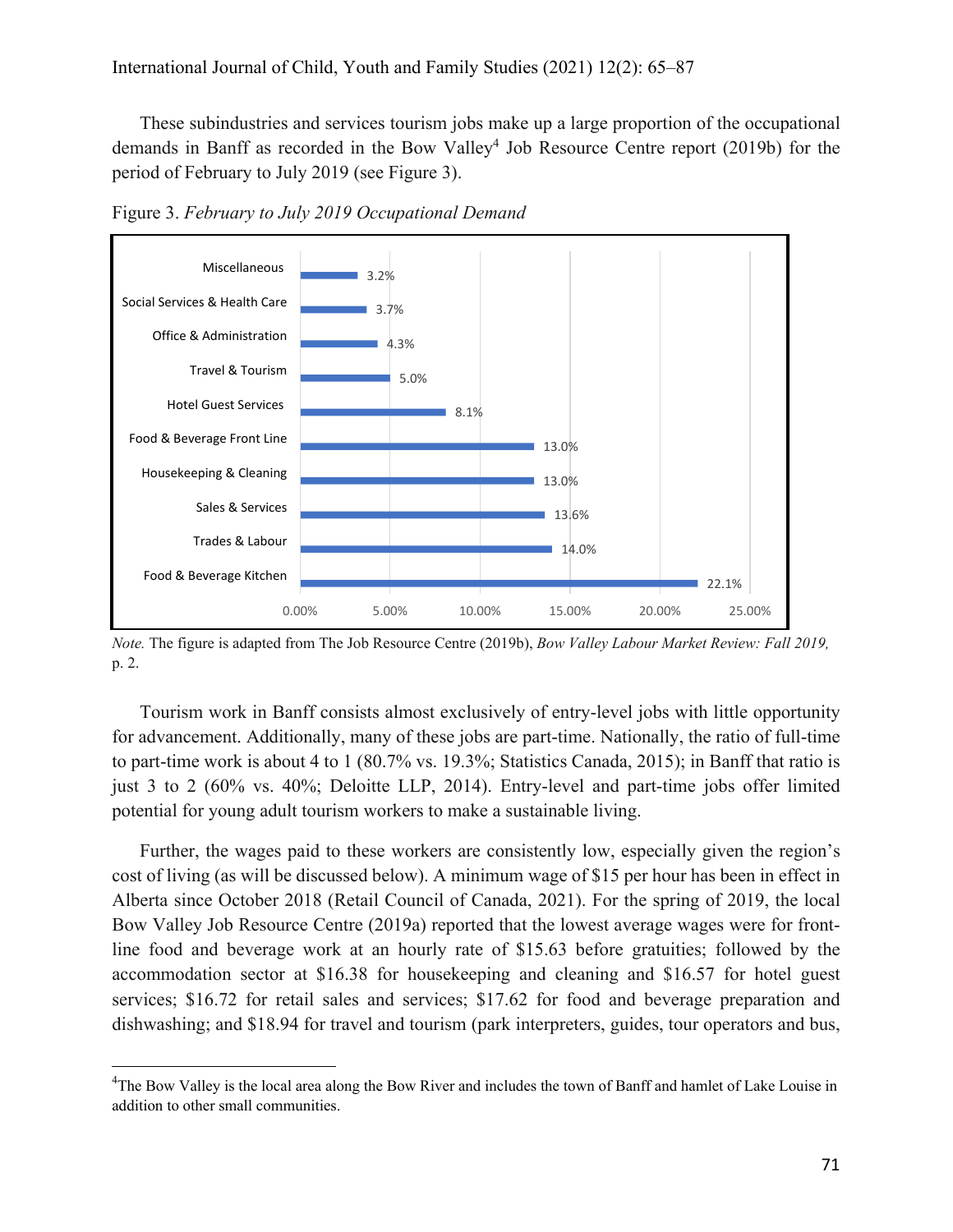van, and taxi drivers). These wages are above the minimum wage set for the province of Alberta; however, the cost of living and housing in Banff means that workers still struggle to make ends meet, as will be discussed below.

While food and beverage servers are often able to supplement their wages with gratuities, the same cannot be said of other job categories. Some workers might benefit marginally if, for example, there is centralized tipping amongst the housekeeping staff at a hotel, but as one worker explained in an interview, this amounted to only an extra \$36 per month. Low wages are a chronic issue that is exacerbated by shorter shifts (5 hours instead of 8) and fewer shifts per week as the peak season draws to an end. Tourism workers are often not given fixed hours or a regular schedule, making it logistically difficult for them to accommodate a second job as they are never sure of their work schedule from week to week. Even so, many, if not most, of the young adult workers interviewed explained that they had to work multiple jobs in order to manage financially while living in Banff. As one of the small tourism operators explained:

You might be sold on the idea that you can come to Banff to work in a coffee shop and go hiking every weekend, but then by the time you have paid for your accommodation and the food on your table, you realize that you are working 60 hours a week just to do that and you have no time to go hiking or skiing; a lot of people come here planning to work one job but end up with two just to make ends meet. (Small Tourism Operator Interview C, February 17, 2012)

For young adult tourism workers, the industry provides little or no job security. In part this reflects uncertainties typical of the tourist market, which is affected by many external variables, such as weather, natural disasters, or changes in economic conditions or political climate (Lee et al., 2015) such as resulted in 2020 to 2021 from the COVID-19 pandemic (Macfarlane, 2020). In Banff, specifically, the work is seasonal, with peak seasons in winter and summer, and "shoulder" seasons in fall and spring. Figures 4 and 5 illustrate the job supply and demand during two periods, August 2018 to January 2019, and February to July 2019<sup>5</sup>. These graphs clearly show the high and low seasons of employment. In the Fall/Winter graph (Figure 4), the Job Centre in Banff reported that during this period, the Centre "served 13,470 job seekers and posted 1,511 jobs", suggesting that those seeking jobs had a success rate of only 11.2%. In the Spring/Summer graph (Figure 5), the Centre "served 11,123 job seekers and posted 2,240 jobs", suggesting a success rate of 20.1%. While the success rate during the summer peak season is significantly higher than that in the winter peak season, these low numbers indicate that, in general, finding work can be challenging in this tourism destination.

 ${}^{5}$ Again, I am using pre-COVID-19 data as a better example of tourism work for young adults in more typical years.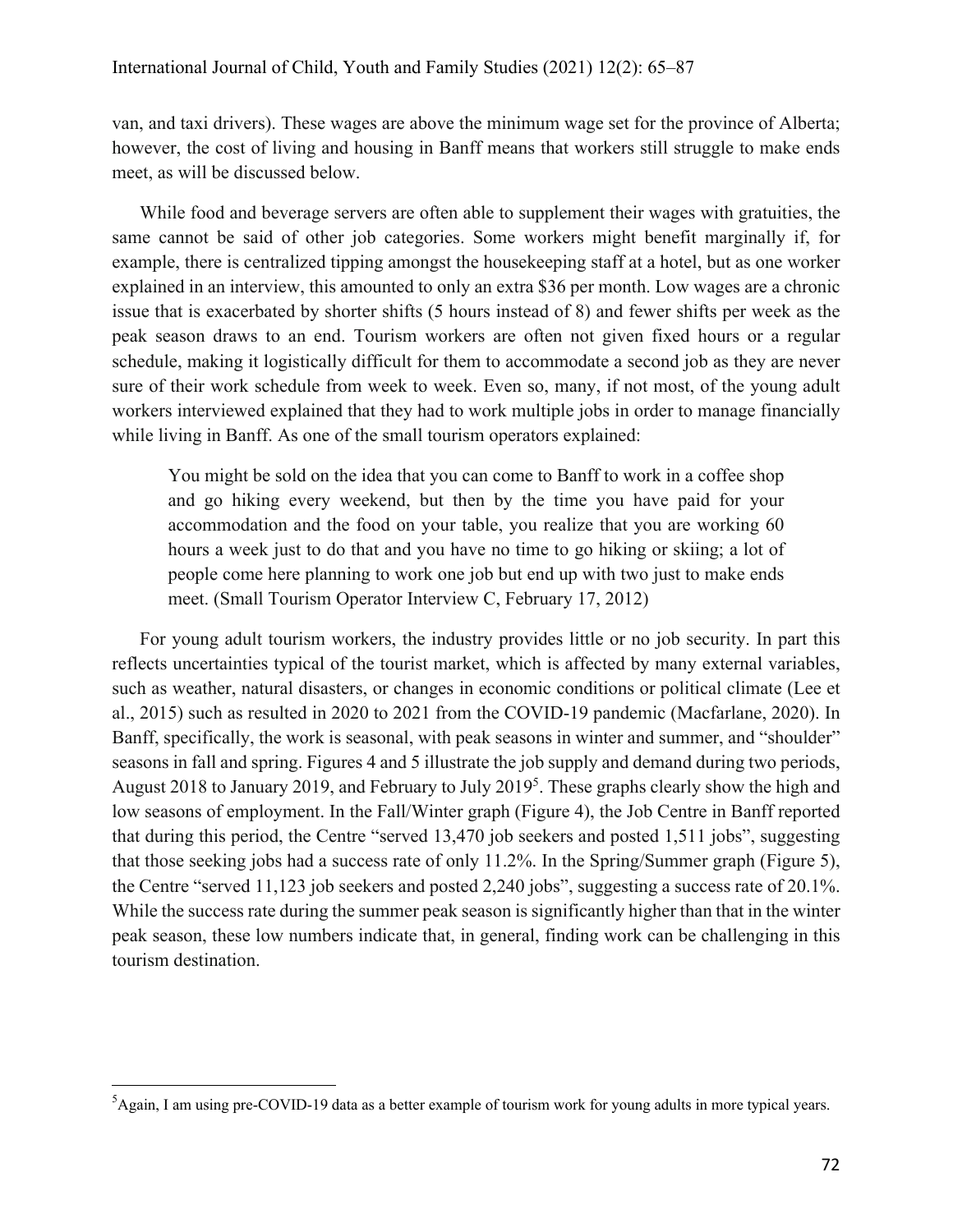

Figure 4. *August 2018 to January 2019 Job Supply and Demand in Banff*

*Note.* The figure is from The Job Resource Centre (2019a), *Bow Valley Labour Market Review: Spring 2019,* p. 2.

Figure 5. *February to July 2019 Job Supply and Demand in Banff* 



*Note.* The figure is from The Job Resource Centre (2019b), *Bow Valley Labour Market Review: Fall 2019,* p. 2.

There is no real chance for a tourism worker to move "up the ladder" and thus few prospects for job permanency or any prospect of putting down roots in the community. In other words, the employment constraints of the tourism industry mean that workers are treated as "disposable" (Smith, 2018b). The expectation that workers are non-permanent — that they will move on from Banff — and thus subject to precarity, is intrinsic to the tourism industry. Thus employers and workers are always in "training" mode as the cycle of workers leaving and new ones arriving continues. There is little transfer of work knowledge, and little attachment to place. And in a place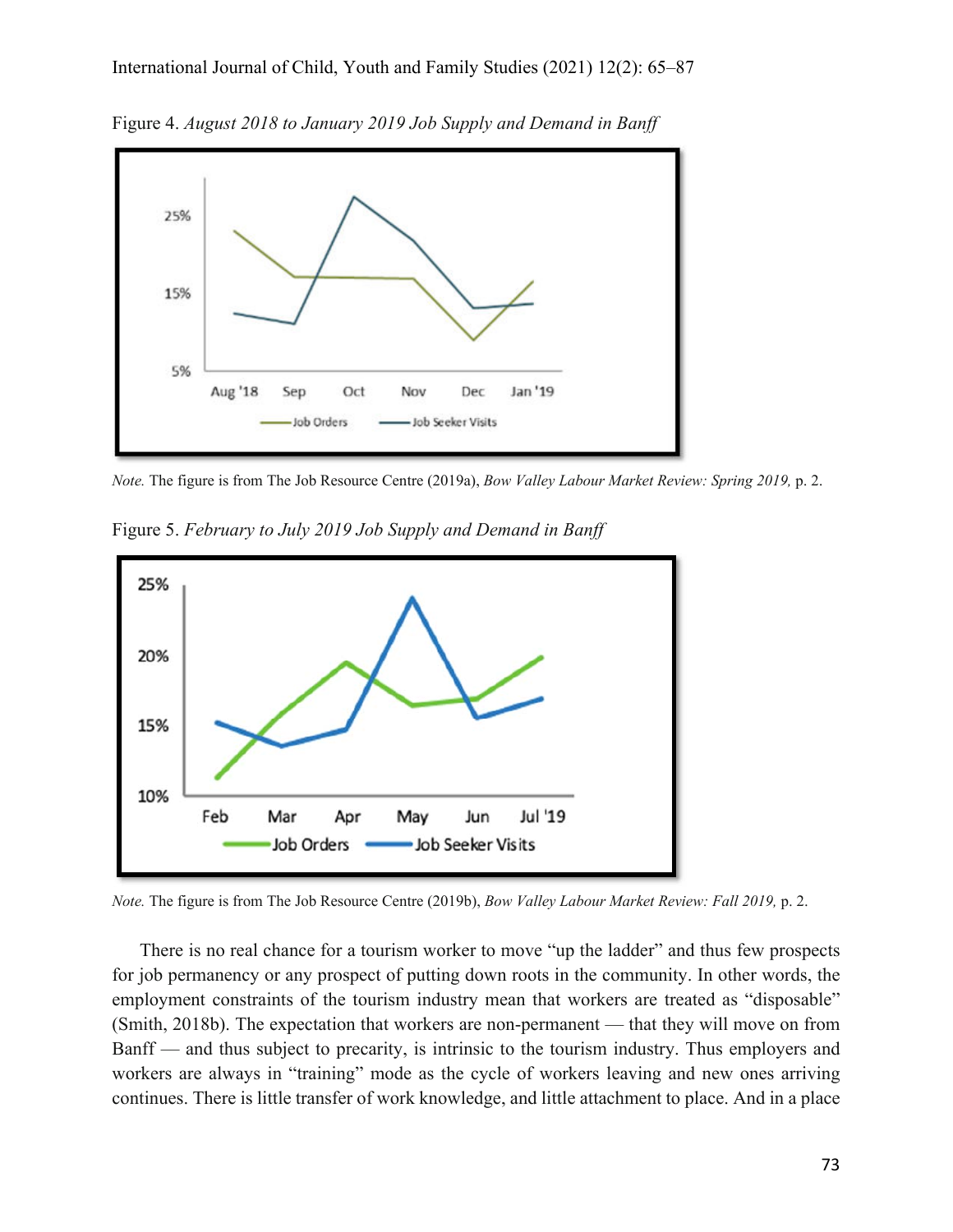like the Banff community, there are additional challenges shaping the work mobility patterns of young workers. This leads us to the second frame.

#### *The Community of Banff Frame*

The infrastructure of the place and community of Banff also influences the work mobility patterns, making it challenging for the young tourism workers to stay for any length of time. These factors contribute to the precarity of their experiences working and living in this tourism destination place, and create a work and community environment based on unsustainability.

As with many tourist destinations, housing costs in the Town of Banff are exorbitantly high and vacancy rates are extremely low. After several years of 0% vacancy rate, the town's ongoing housing crunch relaxed slightly in 2019 when the residential vacancy rate was reported to be 1.1% (Town of Banff Information, 2019). While the Banff Community Housing strategy identified a healthy vacancy rate as between 3% and 5%, the Mayor, Karen Sorensen, commented that, "This is a positive step in the right direction" (Ellis, 2019). Comparatively, the overall provincial vacancy rate across Alberta increased from 11.7% in 2017 to 13.3% in 2018. Further, "according to the provincial survey, the highest end of the rental ranges across Alberta was in Banff: two-bedroom units at \$3,600 and four-plus bedroom unit[s] at \$4,000. Average provincial rates for two-bedroom were \$893 and for four-bedroom \$1,436" (Ellis, 2019). These rental rates illustrate the prohibitively high housing costs confronting young adult tourism workers (see Figure 6 for rental costs in Banff and Canmore).

| <b>AVERAGE</b><br><b>RENTAL RATES*</b> | <b>BANFF</b> | <b>CANMORE</b> |
|----------------------------------------|--------------|----------------|
| 1 Bedroom                              | \$1,528      | \$1,422        |
| 2 Bedroom                              | \$1,995      | \$1,767        |
| 3 Bedroom                              | \$2,500      | \$2,250        |
| Studio/Bachelor                        | \$1,104      | \$946          |
| Roommate/Shared                        | \$859        | \$ 856         |
| <b>Total Listings</b>                  | 286          | 591            |

Figure 6. *Rental Costs per Month in Banff and Canmore*

*Note.* The figure is from The Job Resource Centre (2019a), *Bow Valley Labour Market Review: Spring 2019,* p. 3.

As a result of the high prices, rental accommodations in Banff are often overcrowded, sometimes illegally so; it is not unusual to have 6 or more young adults living in one apartment (field notes, 2012). Speaking at a housing forum put on by the Banff Housing Corporation that was attended during the 2013 field season, several young tourism workers explained that they had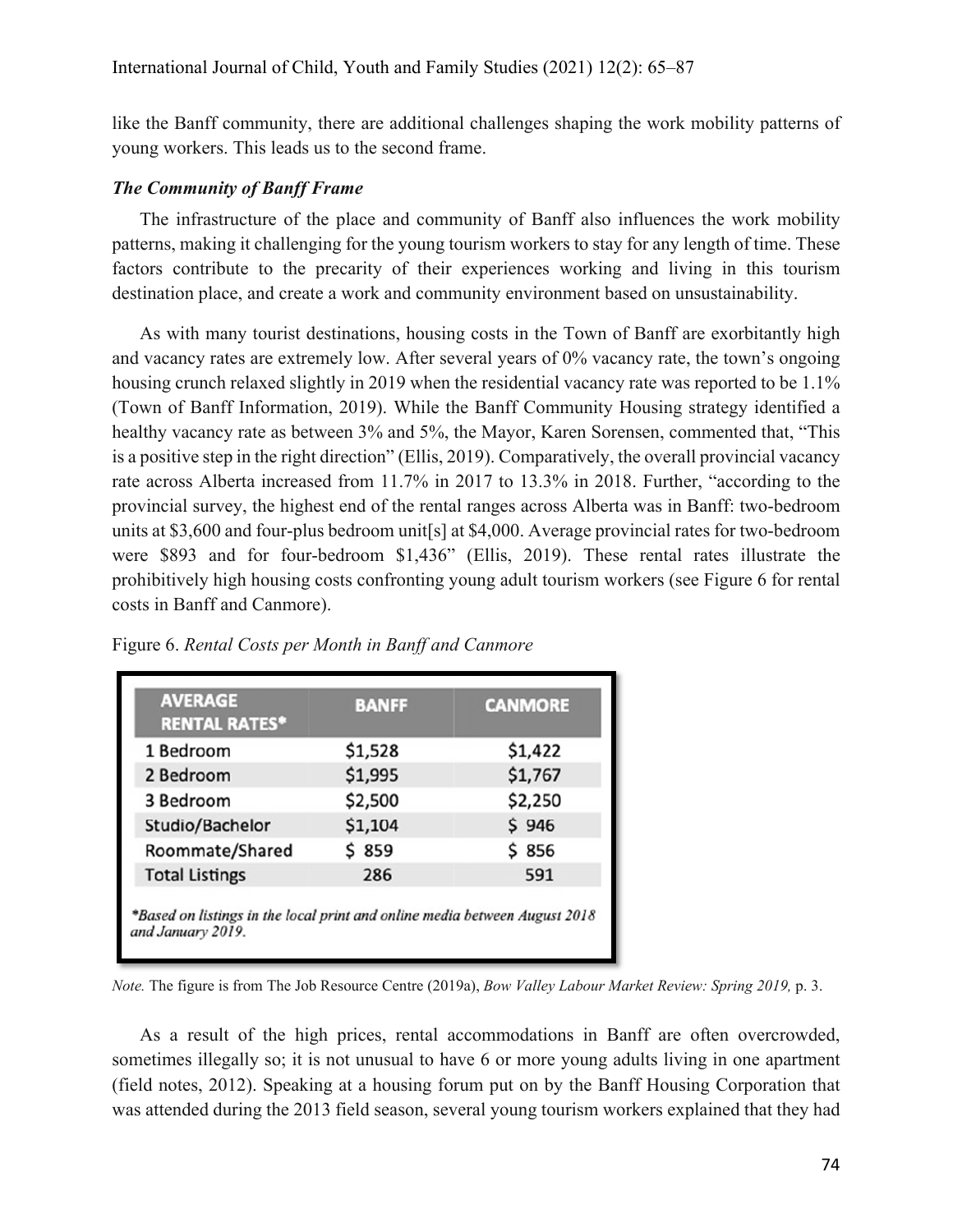practised illegal squatting, couch-surfing with friends, or "sleeping on the floor behind the couch" in an overcrowded apartment (field notes, 2013). In an interview, one official explained that it is a "landlords' market" and that many take advantage of the situation (Interview C, February 16, 2012). Town officials are aware of the cramped conditions, but withhold enforcement of laws prohibiting them rather than leave many young adult tourism workers without accommodation.

Some types of work (e.g., in hotels, motels, and hostels) provide staff accommodations, often located on the same premises as the work itself (field notes, 2013). But this situation has its own issues. Although rents under these arrangements are often comparatively low, they must still be paid from the worker's low wages, which are thus effectively siphoned back into the pockets of the employer. The worker accommodations are often run down and crowded. Workers share bedrooms and, in some circumstances, share a communal kitchen, living room, and dining room with as many as 30 people. Workers reported being afraid to complain about these conditions because their landlords are also their employers. If they were turned out of staff accommodation, they would face the same difficulties as others in finding affordable housing in town. In staff accommodations, there is little divide between work and "home life" and "You can't get away from either your boss or your co-workers", as one hotel worker complained.

Another result of the high costs and low vacancy rates is that the neighbouring town of Canmore, just 25 km away but outside of Banff National Park, has become a bedroom community for the Town of Banff. While the residential vacancy rate in Canmore is a healthy 5% (Alberta Regional Dashboard, 2019), the housing is also very expensive; as in the Town of Banff, this has led to overcrowding of shared accommodations. One tour operator working in Banff explained that he had been living in Calgary (130 km from Banff) because the housing was cheaper, but, "After working a 9-hour day whitewater rafting and then having a 3-hour commute on top of that to and from Calgary every day — it really wears on you — and I moved to Canmore" (Interview A, February 17, 2012).

To get a sense of what those housing costs really mean, we can recall the average wages of some of these young adult tourism workers. Assuming a 35-hour work week, a front line food and beverage server making \$15.63 per hour would make \$2,188 a month before taxes (\$26,256 a year). A housekeeping cleaner at \$16.38 per hour would make \$2,293 a month before taxes (\$27,516 a year). It a general rule that the cost of accommodation should not be more than 30% of take-home pay (Broverman, 2021). However, when comparing these monthly salaries to the rental costs in Banff of cheaper types of accommodation (1-bedroom, studio/bachelor, or shared; see Figure 6), the server would be spending more than 69.8%, 50.5%, or 39.2% of her or his monthly salary, respectively, while the housekeeping cleaner would be spending more than 66.6%, 48.1%, or 37.5% of her or his salary.

Beyond its high housing costs and low residential vacancy rates, the Town of Banff is in some ways unique, as it is a "town within a park". That is, as a municipality within a national park, the Town of Banff is in the distinct position of being governed equally by its elected municipal council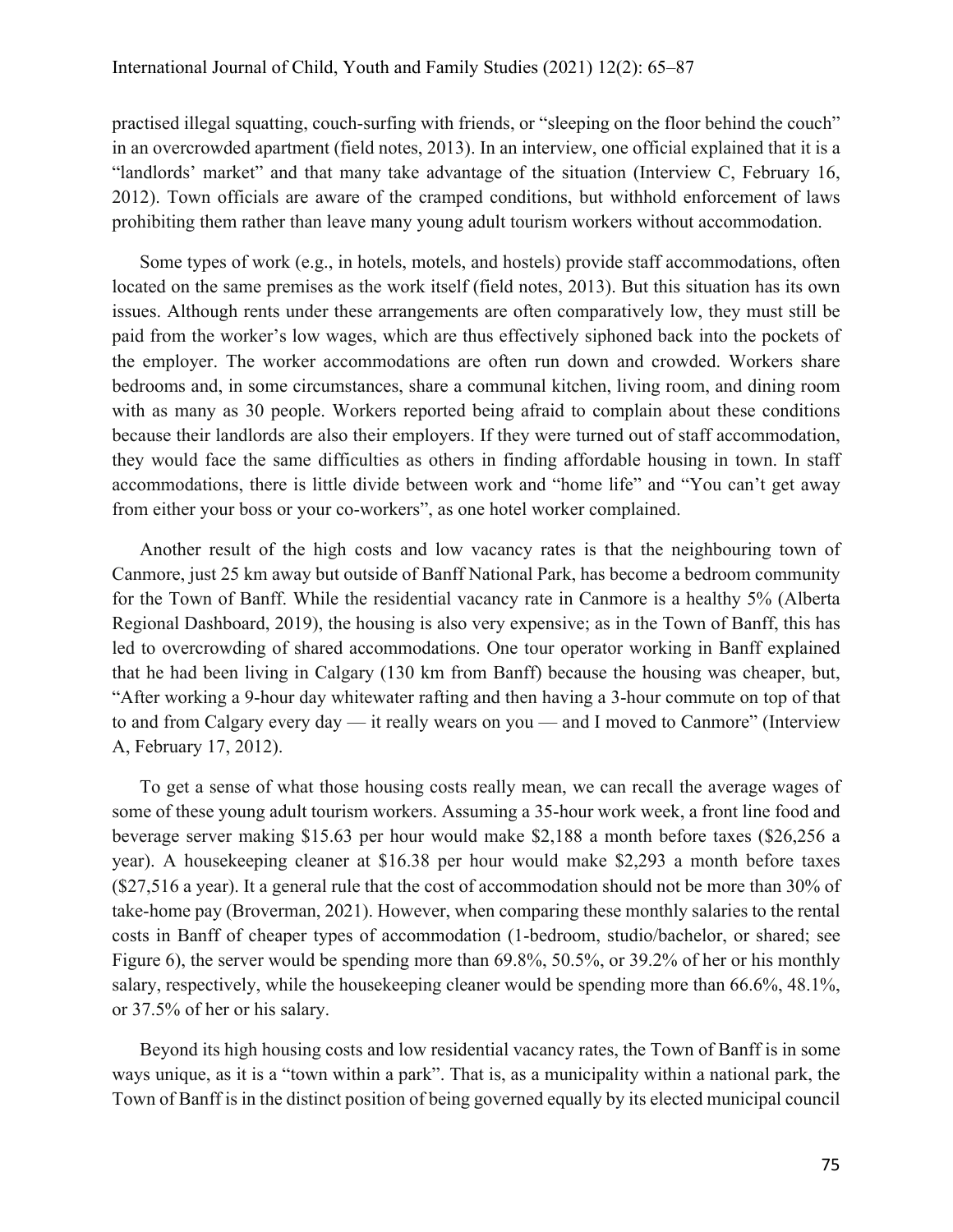and by the federal Canada National Parks Act<sup>6</sup>, which attempts to maintain a balance between the needs of the town and the ecological integrity of the national park. It does this by legislating that the town cannot grow beyond specific boundaries (either horizontally or vertically) and by a policy objective that caps the town population at 8,000 residents. This objective is realized in a "need to reside" policy mandating that one must be employed in Banff in order to reside legally in the town (Town of Banff, 2021b). As a result, many who come to the Town of Banff looking for work, or are between jobs there, are in violation of this law.

The Town of Banff's community plan suggests the number of permanent residents should be fewer than 10,000, even though this exceeds the Canada National Parks Act mandate of a population of 8,000 (Ellis, 2013). In 2017, the town population was 9,658 (Enns, 2018). Therefore, the population size has reached a critical point as evidenced by the housing crisis, which is an issue of concern for both park and town. The policies that manage the community's imperative to "remain small" have a direct impact on the work and living experiences of everyone in the Town of Banff, especially the young adult tourism workers.

Finally, the co-governance arrangement between the Town Council and Parks Canada at the federal level results in a friction between the growth objective of the town and its tourism economy, and Park Canada's objective of environmental and community sustainability. This conflict between rival objectives is not unique to Banff. In the last 5 years, there has been increasing concern with "overtourism", which the United Nations World Tourism Organization (UNWTO) defines as "the impact of tourism on a destination, or parts thereof, that excessively influences perceived quality of life of citizens and/or quality of visitor experiences in a negative way" (UNWTO et al., 2018, pg. 4). As well as threatening community sustainability, overtourism also threatens the natural environment that is the basis of, and attraction for, tourism (Smith, 2018a). According to the UNWTO, a three-pillar approach to sustainability — economic, environmental, and sociocultural — has been incorporated into tourism destination agendas globally (UNWTO, n.d.); however, as Mihalic (2020) argued: "In reality, tourism destinations continue to encourage economic growth [and]… are strongly embedded in a capitalistic socio-political system" (p. 1). This is very much the case in the Town of Banff, and young tourism workers are often caught in the middle of this tension.

Tourism is almost the sole economy of the Park and the Town of Banff, which attract more than four million visitors each year (roughly 400 times the resident population). Because of the constraints on the population of the town through the Canada National Parks Act, non-local and temporary tourism workers are essential to maintaining this economy. But as tourism grows, the number of young tourism workers grows, and their residence in Banff can be viewed as a violation of the population restrictions in the Town of Banff, signifying overtourism and threatening community and environmental sustainability.

<sup>6</sup> https://laws-lois.justice.gc.ca/eng/acts/n-14.01/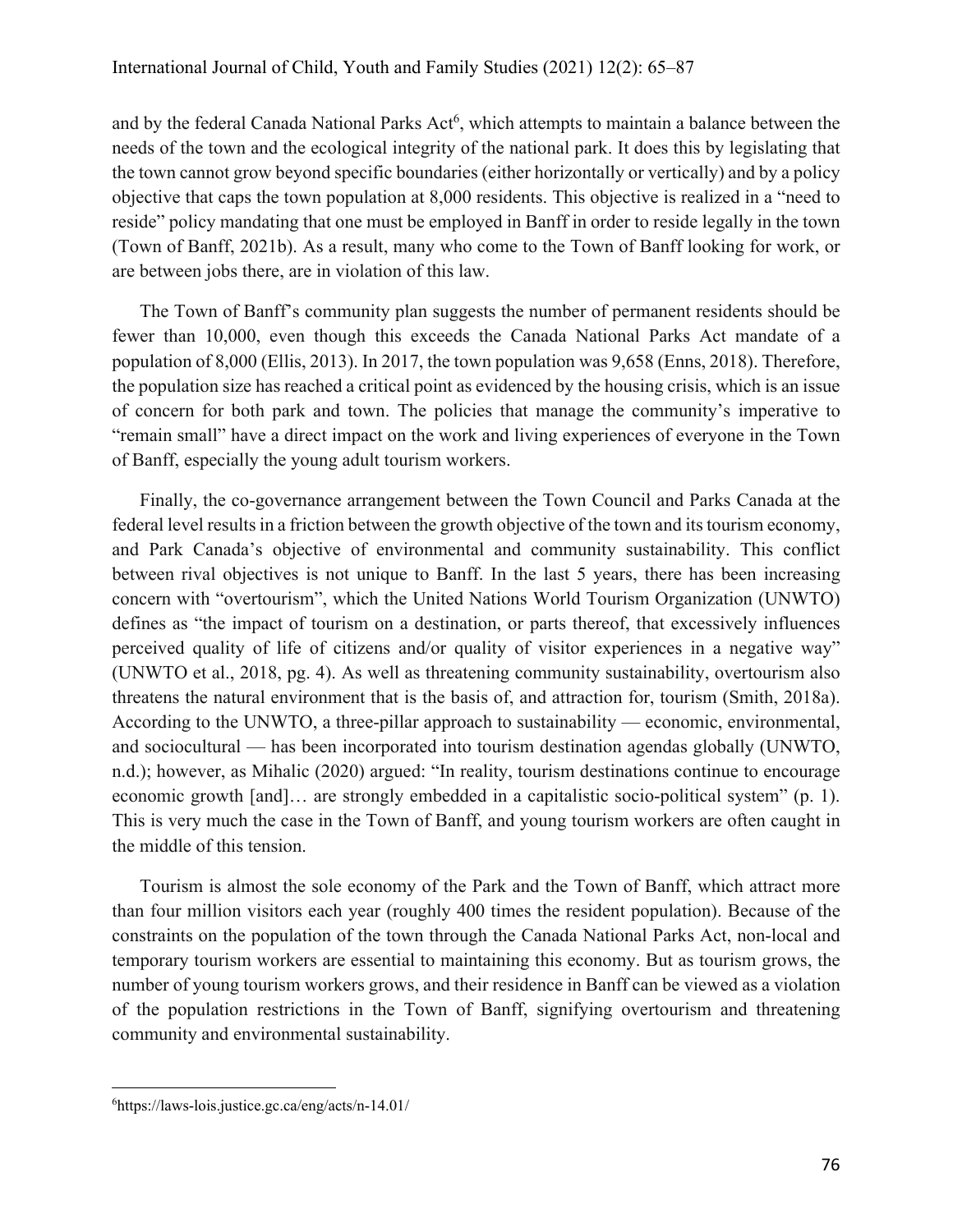Moreover, young tourism workers in the Town of Banff are caught in the middle of the tension between tourism growth and community sustainability because of the difficulties of making a living with the precariousness of tourism work and the challenges to finding accommodation in Banff. The tourism workers are often simultaneously backpackers or travellers, as well as tourism workers and (semi-permanent) residents. Even if they do want to remain in Banff and make a life for themselves, most are not able to stay due to the low wages and lack of prospects of advancement, coupled with the high cost of living and lack of affordable housing. These structural impediments are built-in mechanisms that help to maintain the mandate of a small-town population, but they also raise concerns about community sustainability.

Municipal officials have stated in interviews (Interviews M & N, August 27, 2016) that it is impossible to know the exact number of mobile young adult tourism workers actually working and living in Banff. This is partly due to the housing issue, and the substandard and sometimes illegal accommodations available to these temporary workers. The 2011 Town of Banff municipal census (Pivotal Research, 2011) counted about a thousand "temporary" workers (12.5% of the population)<sup>7</sup>. Many of these individuals would certainly have been mobile tourism workers. However, it likely that their actual numbers were considerably higher, as the census often misses people who are living more marginally: those who are mobile or who have irregular housing arrangements largely go uncounted.

The temporary and fluid nature of the town population is evident in data from 2011 showing that that more than 60% of Banff residents had lived there for less than 10 years (Pivotal Research, 2011). Of residents who had lived in the community for less than 5 years, nearly half were newcomers to either Canada (26.5%) or the province (22.4%; Pivotal Research, 2011). This indicates a highly mobile and fluid population. What is more, the population is relatively youthful, with 44% of the population between the ages of 15 and 34 (Pivotal Research, 2011). These demographics reinforce the presence of a young adult mobile tourism workforce, which is the focus of the third frame.

#### *The Young Adult Tourism Workers Frame*

Consideration must be given to the agency, choice-making, and particular circumstances of young adult tourism workers. Two main characteristics of these workers are that first, by necessity, they are non-local —"from away"; and second, this is often one of their first work experiences. Many have no expectation that their work in Banff will be long-lasting or permanent.

Commenting on the fact that young adult tourism workers come from elsewhere in Canada and from international locations, Darren Reeder, executive director of BLLHMA, said: "We have no ability to recruit in our backyards. Being in a national park, where things are expensive and housing is expensive, it just makes this an incredibly difficult place to attract people and to keep them longterm" (D'Aliesio, 2014, para. 21). The difficulty of attracting Canadians to live and work in Banff

<sup>&</sup>lt;sup>7</sup>This detailed information is not publicly available for the 2014 and 2017 municipal census reports.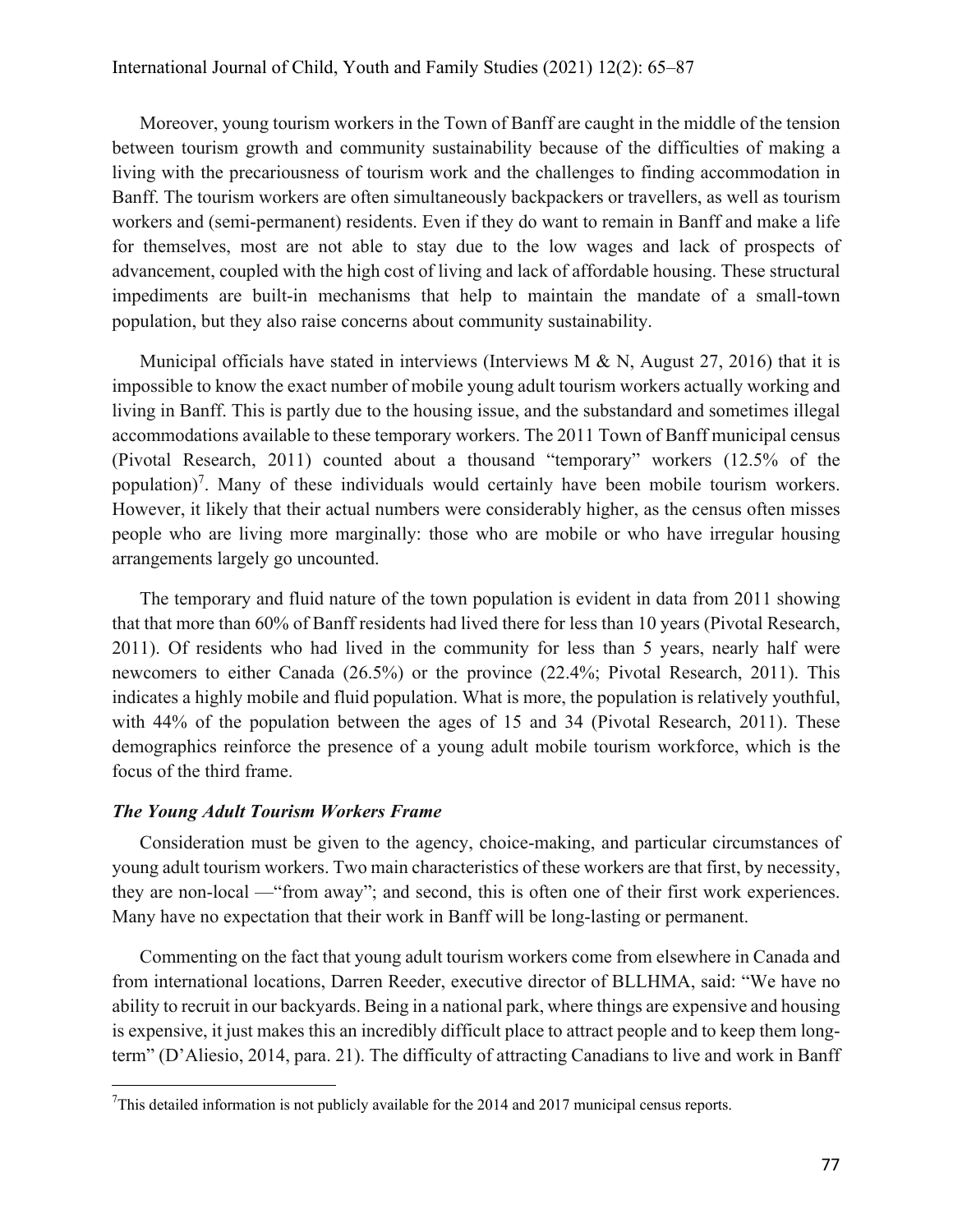is confirmed in interviews with numerous hotel human resource managers who stated that, in their experience, young adult Canadians did not want to work for the low wages paid in the temporary entry-level tourism jobs offered in Banff despite the appeal of the mountain location and lifestyle (Hotel Manager Interviews G, H, I, & J, August 20–24, 2016).

The BLLHMA (2014) "Destination Labour Attraction and Retention Strategy" report commented on immigration and ethnocultural diversity in Banff, noting: "Banff's population has always included a strong immigrant component" (p. 6). Further, the town's immigrant population has grown substantially (Municipal Official Interviews M & N, August 27, 2016). According to the BLLHMA, the majority of these new immigrants came from the Philippines and from Japan. Prior to COVID-19, these immigration numbers reflected the increase in the total number of temporary foreign workers (TFWs; Employment and Social Development Canada, n.d.) 8 and young adults on International Experience Canada (IEC) programs (Immigration and Citizenship Canada, n.d.).

The IEC initiative is a program administered by Immigration and Citizenship Canada (n.d.) that provides young individuals between the ages of 18 and 35 the opportunity to travel to and work in Canada. It is these mobile young adults, not the TFWs, that are the real focus of my analysis, as "IEC employed workers are more numerous in Banff & Lake Louise tourism businesses than hires from the regular TFW stream" (Tourism Industry Association Canada & Banff and Lake Louise Hospitality Association, 2014, p. 12). The IEC program is available in 33 countries, including the United States, Australia, New Zealand, Britain, Germany, Japan, Korea, and the Czech Republic. The IEC program offers travel authorization and temporary work permits for one or two years depending on the country of origin and young adult workers can choose from three different travel and work experiences, including: Working Holiday, Young Professionals or International Co-op Internship. Work permits are Labour Market Impact Assessmentexempt (LMIA) and are either employer-specific (Young Professionals and International Co-op) or open work permits (Working Holiday). Young adults on the IEC program who become tourism workers in Banff often are backpackers, students, or on gap year vacations, looking for seasonal or temporary work. In the past, the IEC has been based on an "invitation-to-apply" model, in which an employer must invite a participant to apply for the IEC, but under COVID-19 in 2021, a potential worker must furnish proof of a valid job offer in order to receive an invitation to apply for the 2021 season (Immigration and Citizenship Canada, n.d.).

The second characteristic of the young tourism workers in Banff is that this is often an early work experience for them, and one that is commonly fraught with challenging economic circumstances. As one tourism worker, a young woman, explained in an interview (Interview A, February 17, 2012), she had been offered a job in the day care centre at one of the local ski hills.

<sup>&</sup>lt;sup>8</sup>The government's goal to get Albertans back to work during and after COVID-19 has impacted Banff as frontline tourism occupations were added to the "refusal to process list", meaning a drop in the number of new TFWs in the Banff tourism industry (Ellis, 2020).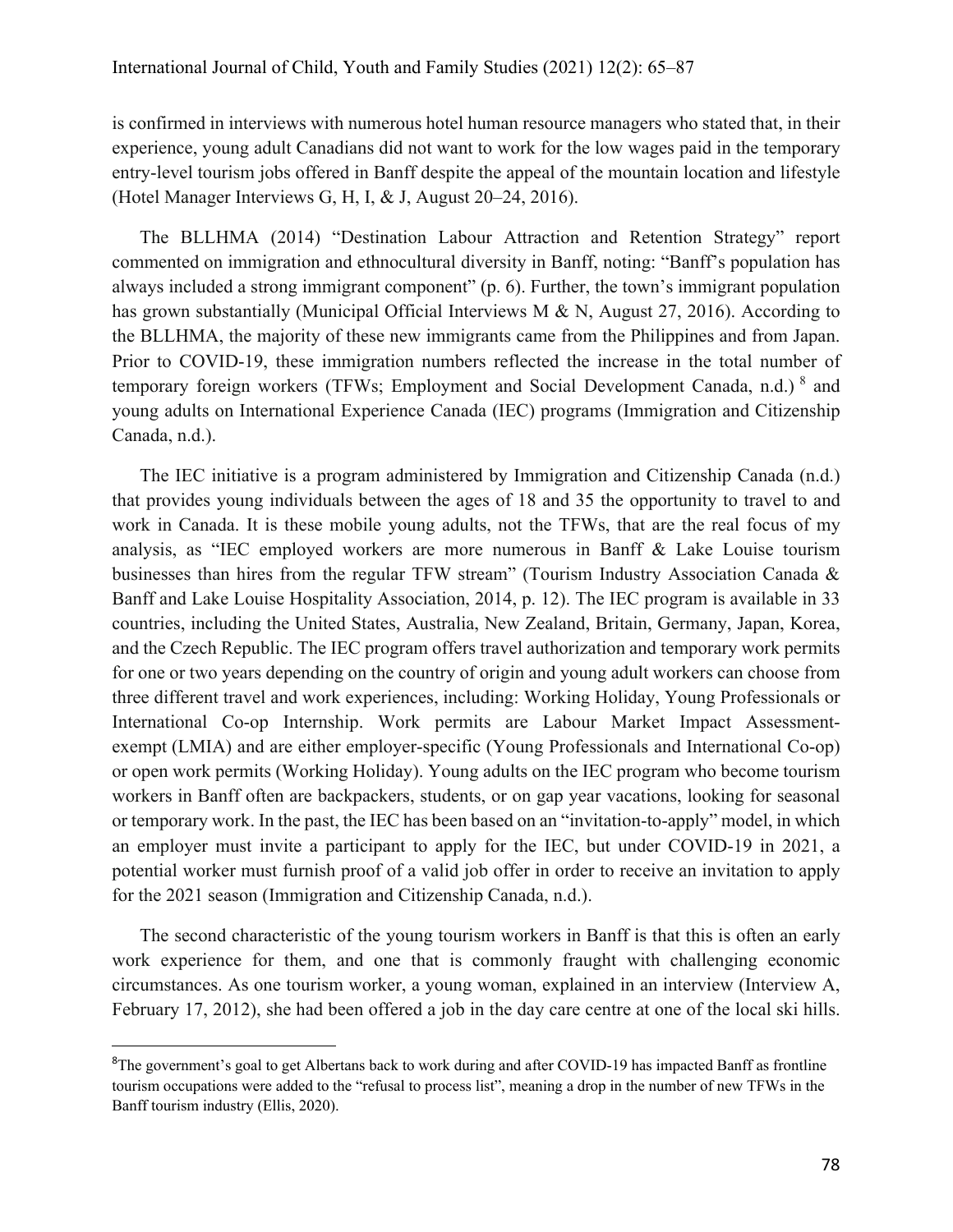Her pay before taxes would have been \$8 per hour. She calculated that after paying her own mileage and gas to get to and from the ski hill every day, her take-home salary would not pay for her rent and would barely keep her fed. She explained, "People are working full-time in gift shops but don't have enough money to put food on the table — they are having to get food baskets to just eat in Banff" (Tourism Worker Interview A, February 17, 2012). She did not expect to stay on for another season of work.

Another young woman in the Housing Forum focus group (February 20, 2013) recounted that she had been working in Toronto but had come to Banff for the lifestyle. She liked the idea of balancing work and play while living in the backyard of a National Park, but also had deliberate plans to work her way up in the tourism industry in Banff. In Toronto, she had paid a lot for rent but was still able to save. However, when she arrived in Banff and found work, her job on the front desk of a hotel earned only half what she had received in Toronto, while the rent on her studio apartment was only marginally less than she had been paying there. As a result, she was not able to save money, nor was she able to "play" in and appreciate the scenic location because she was scheduled for so many shifts (Housing Forum focus group, February 20, 2013). She worried that if she stayed in Banff, she would not be able to realize her career goals.

Others expressed contrasting views. In a Tourism Worker focus group, one young woman in her mid-20s said, "I think Banff is good because it's easy to get jobs. Most of the time you have options" (Tourism Worker Focus Session 1, July 25, 2013). Pierre (a pseudonym) also recounted how easy it had been for him to find work:

I arrived here and within a week I found a job that had staff accommodation. And I'm like, "Wow, this is pretty sweet" … even though I have to share one room with two other people. But, I mean, you're still in that vacation mode. So that was for the summertime, and I even met a girl. So, I'm like, "Wow, it's easy here." And that's the thing: it is easy in Banff. Find a job? Within a week, you got a job. (Tourism Worker Focus Session 2, July 25, 2013)

However, as these are low-paying, entry-level jobs, with no benefits and little job security, it is not likely that these young workers will be able to maintain these jobs and their life in Banff, especially through the shoulder season when fewer jobs are available. Samantha (a pseudonym) explained:

When I moved here, because I have a university degree, I had a career back home, so I was expecting to find the same thing here. And I'm not. I'm not able to get a real job.… After seven years, I'm not able to get that real job. I'm still doing those entry-level positions that basically anyone can do.… And, of course, one issue that we have in Banff is the cost of living. It is almost impossible to say, "Hey, I'm going to find a place of my own to live in." Even if I had a good job, it's so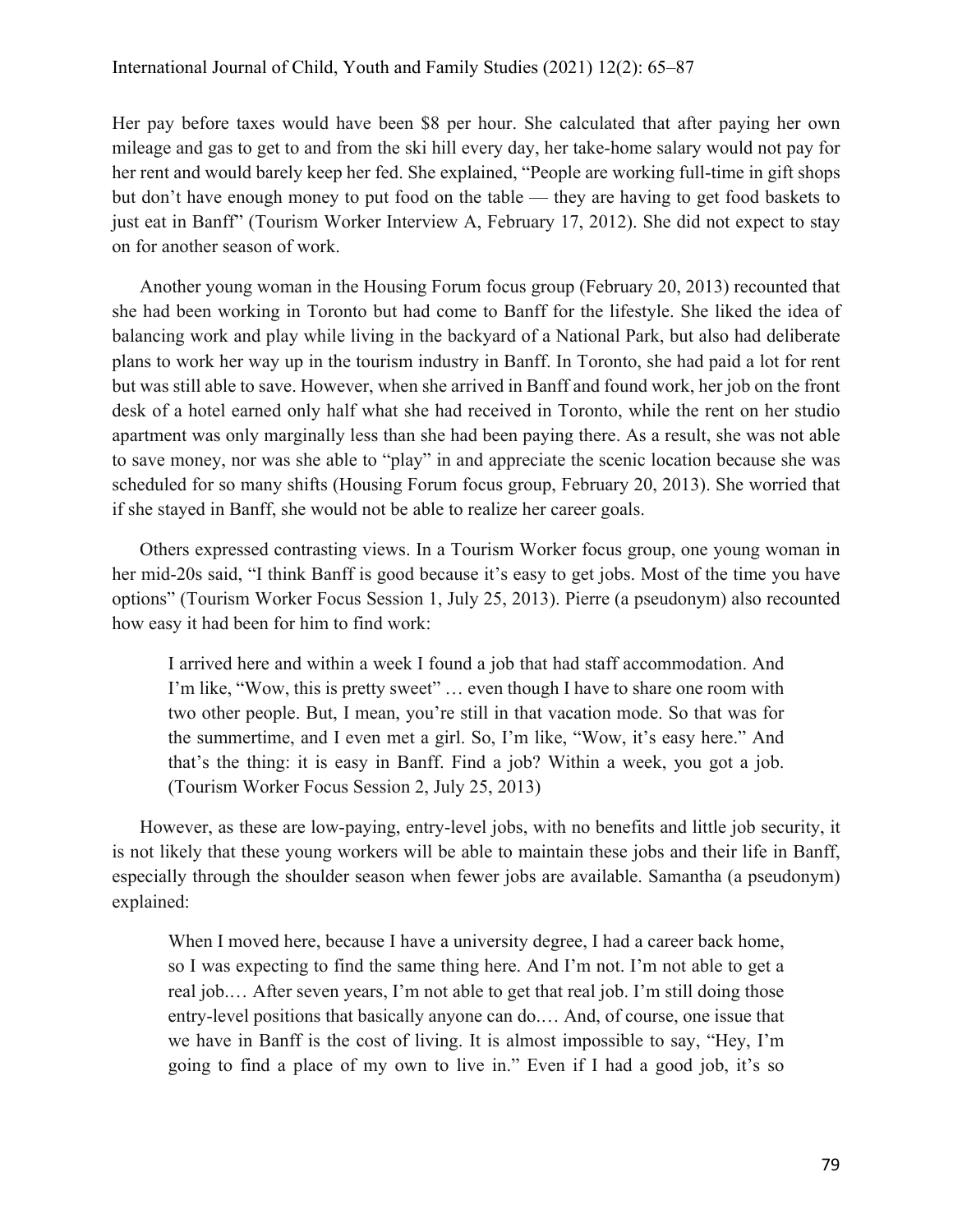expensive to have your own place. That's why, after seven years, maybe it's time to move on. (Tourism Worker Interview E, August 4, 2014)

While some of these young adults came to Banff expecting to live a balanced life of work and play, enjoying hiking and skiing in the National Park, or having an "iconic Canadian experience" (Interview A, February 17, 2012), the reality is quite different. The working and living conditions in Banff's tourism industry keep young adult workers in a marginal economic and social position, often and ultimately forcing most of them to move on.

## *Impacts of Tourism Worker Precarity and Agency*

The three frames (tourism industry, Banff community, and the young adult tourism workers) clearly demonstrate what these experiences of precarity and marginal economic and social standing mean for young adult workers. It is also important to recognize the impact this precarity has on the employers and the tourism industry, as well as the sustainability of the town itself. Another aspect to examine is the different objectives that the young adult tourism workers may have — what they expect from, and what they get out of, their work experiences in Banff — and to understand the agency and motivations of the young adult workers themselves.

#### *What is the Impact of Precarity on the Employers, the Tourism Industry, and the Town Itself?*

Tourism industry work in Banff is based almost exclusively on entry-level jobs that pay low wages, offering no benefits and little job security. At the height of the tourist seasons in winter and summer, jobs are plentiful and employees can move from job to job with relative ease. Because the supply of labour in the form of these mobile workers is ample, their remuneration is low: minimum wage, perhaps augmented with a free ski pass or similar bonus, is the norm. However, when the tourist boom slows during the shoulder seasons in the spring and fall, many employees are let go. The high cost of living means that these unemployed young adults cannot then afford to continue to live in Banff, so they either elect to leave or have no choice but to do so. Thus, the economy is dependent on low-paying entry-level positions that can be filled with a seemingly endless supply of new labour: a new crop of mobile workers will be hired when the next peak season comes.

Employers claimed that their businesses would not survive unless wages continued to be kept low (Hotel Manager Interviews G, H, I, & J, August 20, 2016). One young adult worker interviewee complained that, "Employers take advantage of workers, especially those that are here on work visas, then the employers basically own you" (Tourism Worker Interview E, August 4, 2014), a view that was shared by others. The one decisive option that the young adult mobile worker could exercise was to leave. This defines both tourism worker agency and the ambiguity in the young adult workers' identity: "essential" for the survival of the tourism industry, yet "disposable" because the next season will bring a new supply of workers willing to accept these circumstances. Workers are expected, if not encouraged, to "move on": the tourism industry, in fact, depends on the continued work precarity of its employees.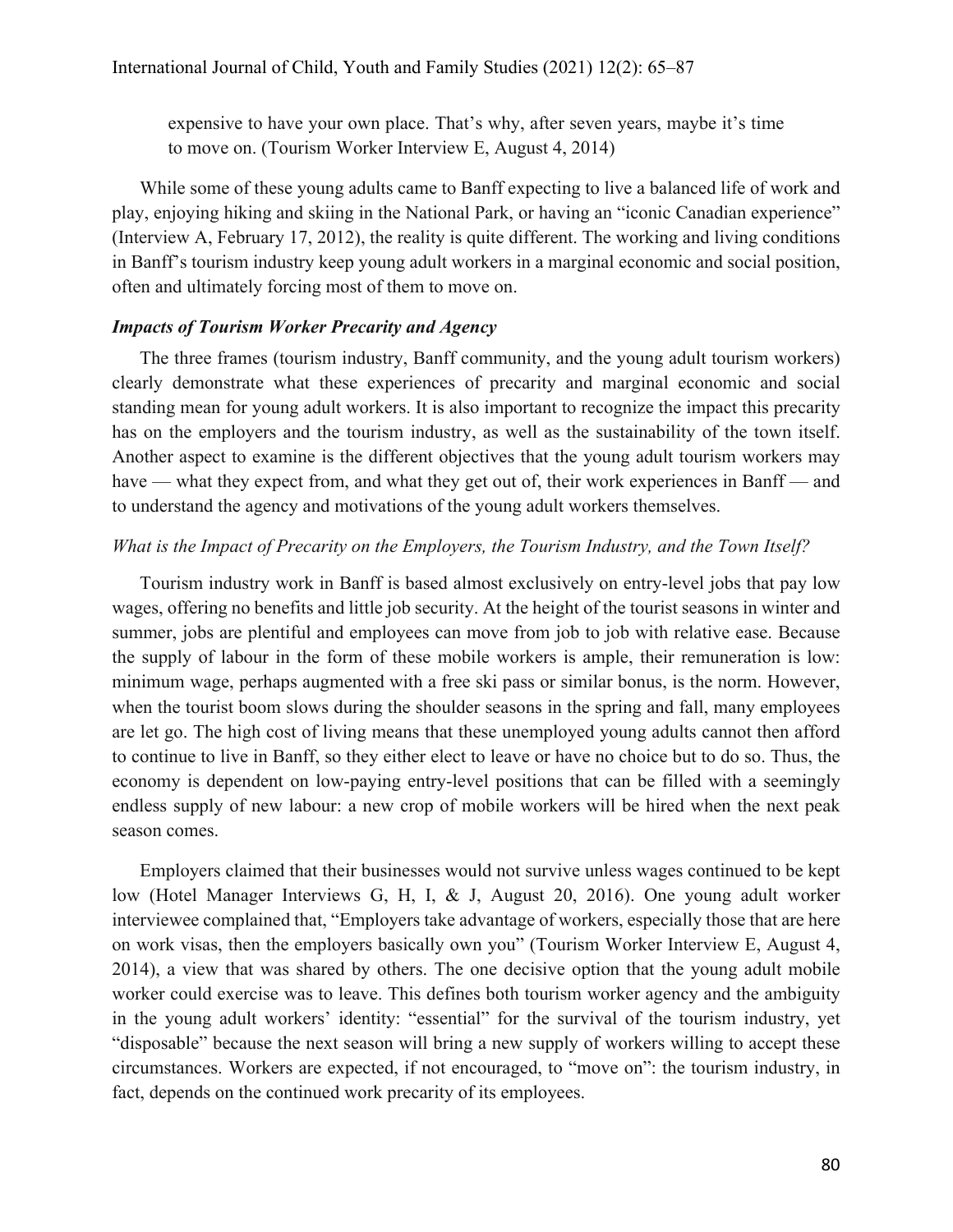As a result, the transfer of work knowledge from experienced worker to novice, which occurs in many other work settings, was impaired or did not take place at all among these highly mobile young tourism workers. Williams (2012) discussed the impact that tourism workers' mobility has on the human capital of knowledge and skills. He identified three types of skills that are affected: technical skills (involving high levels of practical work); routine skills (including repetitive work); and social skills (which facilitate communication and social interaction). The detachment of skills and the potential for low productivity, along with the labour flows in Banff, affected the experiences of the workers in training as well as the level of tourism services the area could provide.

The experiences of young tourism workers in Banff will ultimately be determined by the sustainability of the tourism industry there. The study of sustainability derives from ecology and centres on the idea of living within the carrying capacity of the supporting ecosystem. When approached more broadly, "The concept of sustainability holds that the social, economic and environmental factors within human communities must be viewed interactively and systematically" (Maida, 2011, pg. 1; see also Munasinghe, 2007; and in relation specifically to tourism, Mihalic, 2020; UNWTO, n.d.; Wall, 2019, 2020). According to The Brundtland Report (World Commission on Environment and Development, 1987), community sustainability must meet "the needs of the present without compromising the ability of future generations to meet their own needs" (p. 8).

This idea suggests that a community can only be healthy or sustainable by maintaining its holistic self — by simultaneously upholding its environmental, economic, and social sustainability. The issues of this kind of integrated sustainability were at the root of the assessment reports produced by the Town of Banff and the BLLHMA. These include: The Town of Banff Community Social Assessment (Family and Community Support Services, 2014; Gerrits et al., 2019); The Town of Banff Economic Prosperity Strategy (Deloitte LLP, 2014; Meier, 2013); The Town of Banff Housing Strategy (Community Housing Strategy Committee, 2014); and the Banff Lake Louise Destination Labour Attraction and Retention Strategy (BLLHMA, 2014). Because of the unique position of the Town of Banff, much care has been taken through federal and municipal policy to sustain the ecological integrity and balance of the town within the National Park. But what can be said of the economic or social sustainability of tourism in Banff and of the community itself? Is it possible to generate a consistent and healthy tourism industry and a sense of community when the population is in constant flux? And how does that affect the young adult tourism workers?

## *What Role Does Young Adult Workers' Agency Have in the Tourism Industry, in the Community of Banff, and for Their Future Work Experiences?*

It is important to acknowledge that young adult tourism workers have different objectives with regard to their work and living experiences in Banff. Documenting what they want and get out of these early work experiences in Banff must include a discussion of their own agency and motivations.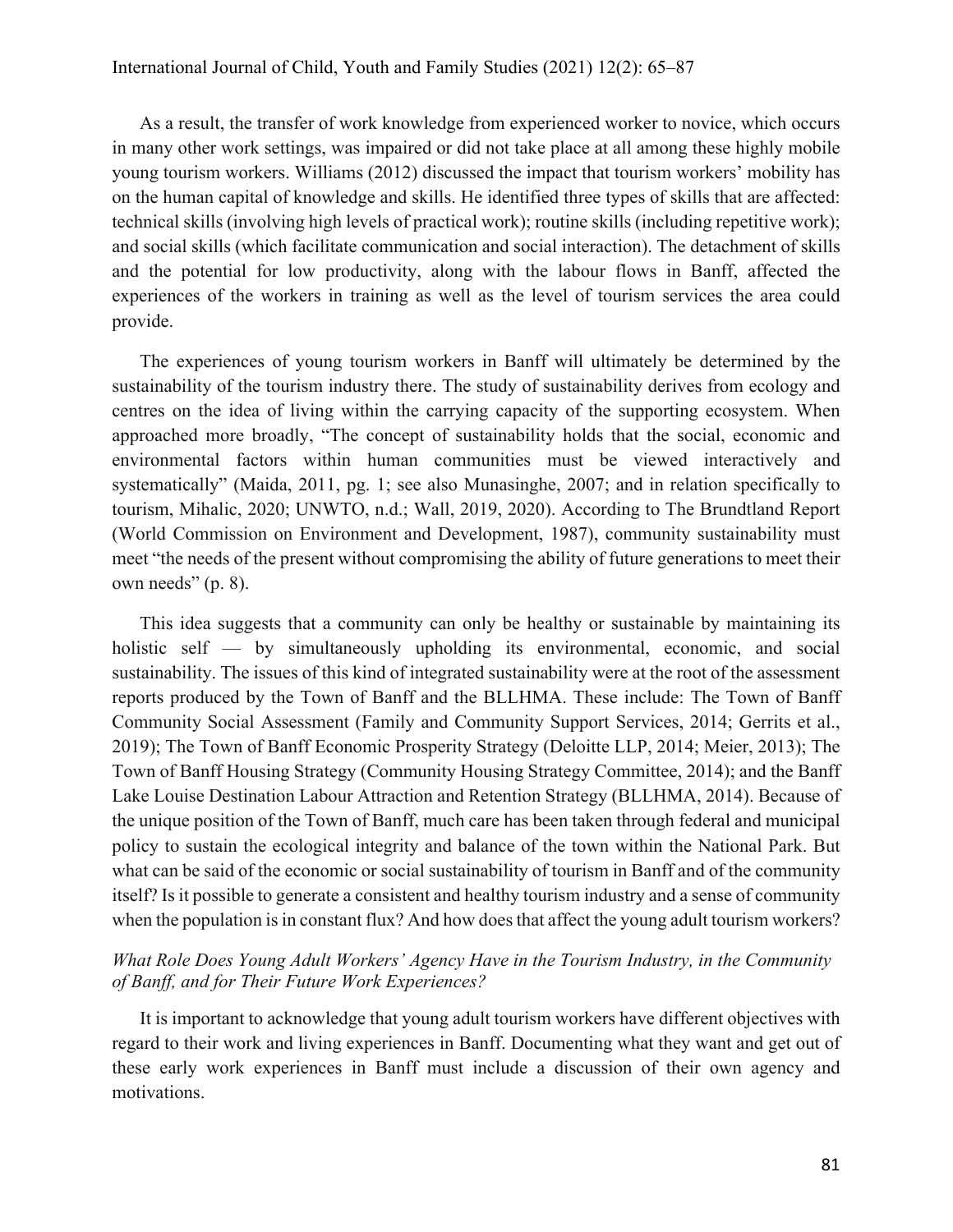Young adult tourism workers in Banff have been stigmatized by some permanent town residents as "transient" (Husdal, 2014). More accurately, they have found themselves with an ambiguous role, both "on the move" and "staying": simultaneously travellers and workers, guests and residents; in transit and at their destination, travelling through a place and dwelling in that place.

Some of these young adult workers had no expectation or intention that their tourism jobs would be lasting or permanent: they wanted, or were able, to work for only a season or two. This might be because they were students who worked in their off-semesters in 3- or 4-month blocks. Some were international workers on international exchange visas with finite work period permits (usually up to 2 years). Some were adventurers working to travel, rather than travelling to work, where work is their means to an end: to stop working and to move on. They are "tourist-migrant" (Uriely, 2001) workers working in the tourism industry because it allowed for the flexibility they were seeking. In this way, these young adults were controlling their own agency over their work and mobility.

The liminal space of the traveller is often set in opposition to the "real world": travel life is not the mundane world of everyday life and work, but stands in contrast to that life. When one is travelling, the rules and norms of the everyday have less force. Thus, young adults in this situation are often perceived as behaving in ways that are considered unruly, disruptive, or disrespectful: "here for a good time, not a long time". But it also means that they do not expect to be well paid or find permanent work with a prospect of advancement. Many of the young adult workers in the focus groups (Sessions 1 & 2, July 25, 2013) said that they came for the same reasons: partying, having fun, taking "breaks from the real world", "smoking weed", and meeting up with other young people from around the world with similar interests and at a similar stage of life. Chris (a pseudonym), an Australian working in the local hostel, captured this as he said: "I got friends back home settling down and having kids and buying homes and stuff, but I don't want that yet. I kind of just want to give it some time, and let things happen if they happen" (Interview L, August 25, 2016).

I have discussed how the "blurring" of lines between travellers and worker residents had negative effects on the young adults and also on the sustainability and well-being of the community. However, because their motivations are different, the impacts on young adult workers are different. Some former young adult tourism workers that I interviewed were bitter about their work experience in Banff, saying that they couldn't support themselves there and so had to leave. They focused on the hardships of living in overcrowded, expensive accommodations, working multiple jobs to make ends meet, and ultimately having to leave Banff in order to get "real work", by which they mean security, the ability to "make a living", and the ability to leave behind their former work mobility patterns and "put down roots". But some young adult workers who were formerly and presently engaged in tourism work clearly communicated that they had gained invaluable skills in negotiating and navigating the precarity of the work environment, having used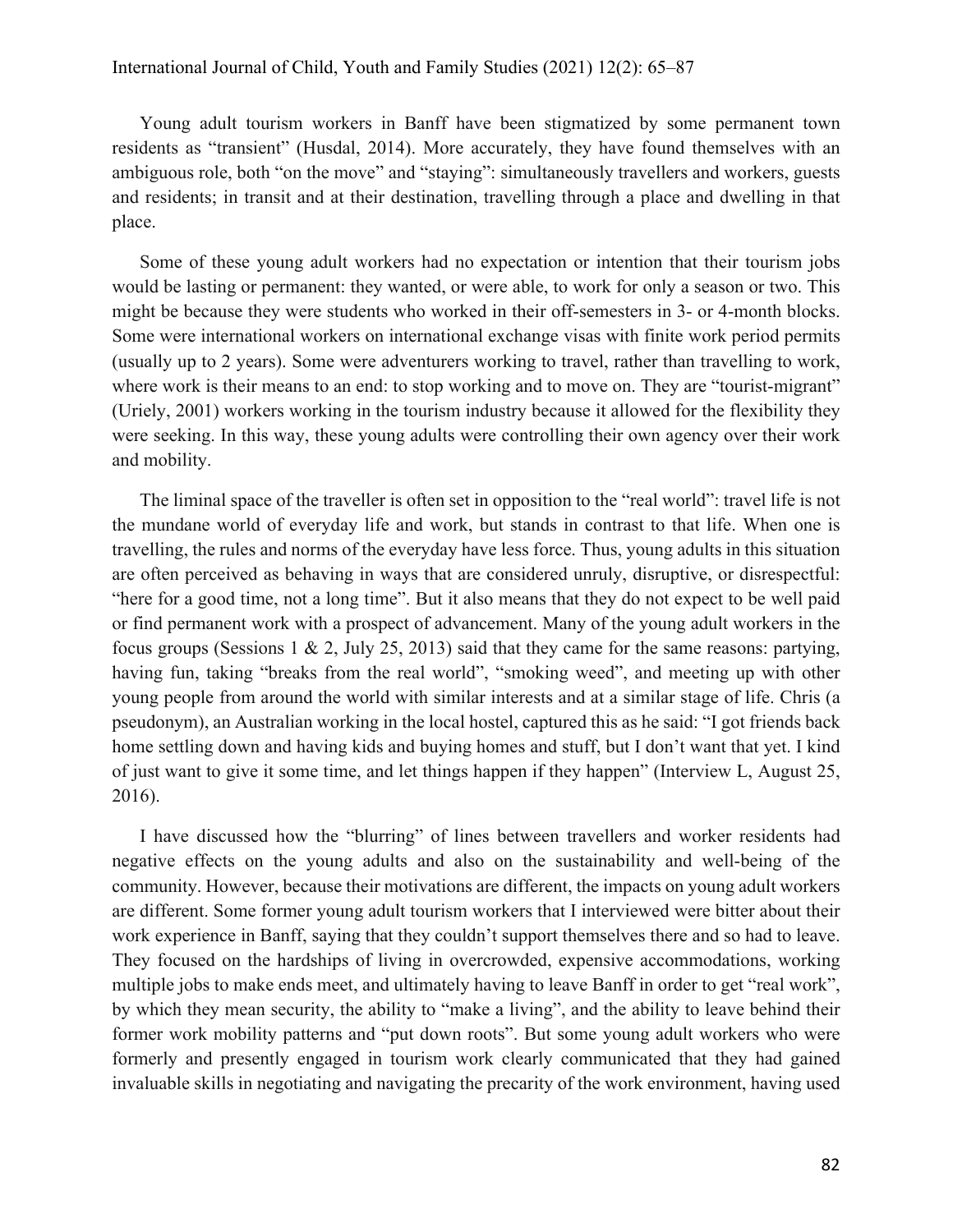their own agency and the flexibility of the work to increase their resiliency and adaptability. These are the lasting consequences which may follow them into future work experiences.

#### **Conclusion**

Unlike some other research on the relationship of employment to the geographic mobility of workers (Halseth & Ryser, 2017; Vodden & Hall, 2016), my research does not focus on the reccurring journeys of a single worker into the site of employment (e.g., "fly-in/fly-out" camps). Rather, tourism workers journey to Banff for what is usually a short period of employment, leaving when the work ends. Also, my research is focused on a particular place and a single industry, not on multiple destinations or multiple professions. Thus, part of the story of these tourism workers must be connected to issues of the sustainability of that community in relation to tourism. The Banff community, with its high cost of living and its attempts to limit the population, is as much a contributor to the precarity of the young adult workers as is the tourism industry in which they work.

For some young tourism workers, mobility is their goal: they aim to use work as their means of travelling rather than travelling to work. For them, the economic and social marginality in the tourism industry is no deterrent. Instead, these young adults take advantage of the flexibility and temporariness of this work experience. They adapt to the work conditions and navigate them to their own benefit, learning instrumental skills, resilience, and resourcefulness along the way.

The abilities and the agency of the young workers — who are deemed "essential" to the tourism industry in Banff — seem in contrast to the undeniable precarity of the tourism industry and the unique situation of the community of Banff, which regards the workers as "disposable". This ambiguity is fundamental to the operation of the tourist economy in Banff. It shapes the very identity and nature of the community as much as it shapes the identity of the workers. Part of that identity exists in the tensions and ambiguities that are created through the double role of the young adult worker: on the one hand an"outsider" and traveller, and on the other a local "insider" working in tourism. A better understanding of these seeming contradictions between precarity and agency depicts them as a product of the unsustainability of the tourism industry and community, allowing a more complete picture of the early work and mobility experiences of young adult tourism workers. This is all the more important as, in a climate of economic change and restructuring, young adult workers are becoming central to the consideration of employment policy issues.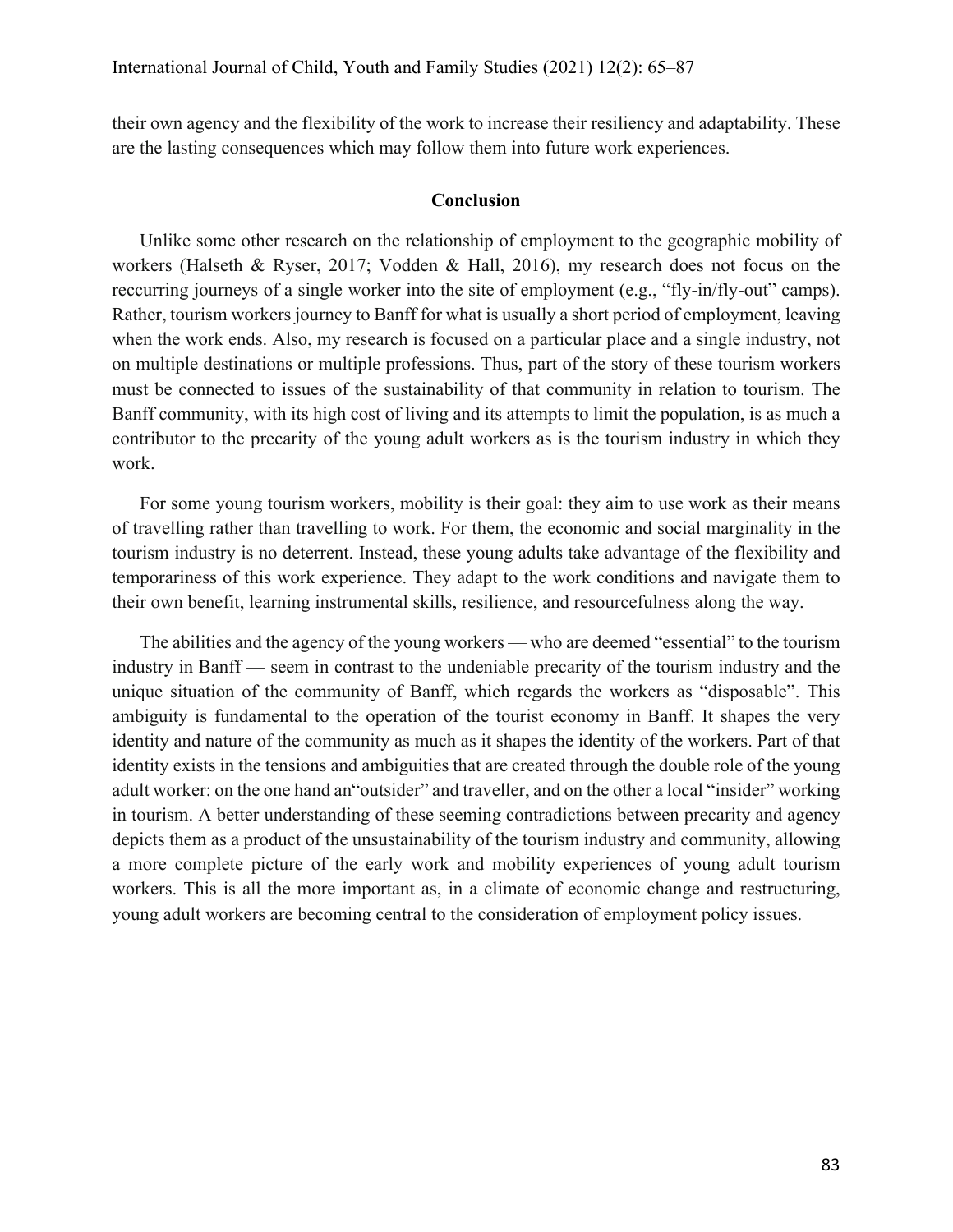### **References**

- Banff Lake Louise Hotel Motel Association (BLLHMA). (2014). *The Banff Lake Louise destination labour attraction and retention strategy*.
- Broverman, A. (2021). How much should you spend on rent? *Greedyrates*. https://www.greedyrates.ca/blog/how-much-to-spend-on-rent/
- Campbell, C. E. (2011). Governing a kingdom: Parks Canada, 1911–2011. In C. E. Campbell (Ed.), *A century of Parks Canada, 1911–2011* (pp. 1-20). University of Calgary Press.
- Community Housing Strategy Committee. (2014). *Town of Banff housing strategy*. Town of Banff. https://banff.ca/DocumentCenter/View/2153/Town-of-Banff-Housing-Strategy
- CTV News. (2018, October 1). *Banff 'bursting at the seams': Ecologists urge cap on park visitors*. https://www.ctvnews.ca/canada/banff-bursting-at-the-seams-ecologists-urge-cap-onpark-visitors-1.4116320
- D'Aliesio, R. (2014, November 17). Clampdown on foreign workers puts Banff in a bind. *Globe and Mail*. http://www.theglobeandmail.com/news/national/banff-employers-scramble-to-findstaff-before-tourists-arrive/article21633097/
- Deloitte LLP. (2014). *The Town of Banff economic prosperity strategy*. Town of Banff. https://banff.ca/DocumentCenter/View/2094/Economic-Prosperity-Strategy
- Ellis, C. (2013, August 8). Banff's population set to exceed cap set by Parks Canada. *Calgary Herald.*

http://www.calgaryherald.com/news/alberta/Banff+population+exceed+Parks+Canada/87696 29/story.html

- Ellis, C. (2019, October 2). Banff's rental vacancy rate inching up. *Rocky Mountain Outlook*. https://www.rmotoday.com/banff/banffs-rental-vacancy-rate-inching-up-1724489
- Employment and Social Development Canada. (n.d.). *Temporary foreign worker program*. https://www.canada.ca/en/employment-social-development/services/foreign-workers.html
- Enns, D. (2018). *Briefing: 2017 municipal census*. Town of Banff. http://banff.ca/DocumentCenter/View/5117
- Family and Community Support Services. (2014). *Banff community social assessment*. Town of Banff. https://ab-banff2.civicplus.com/DocumentCenter/View/1752/Banff-Community-Social-Assessment-2012\_2013?bidId=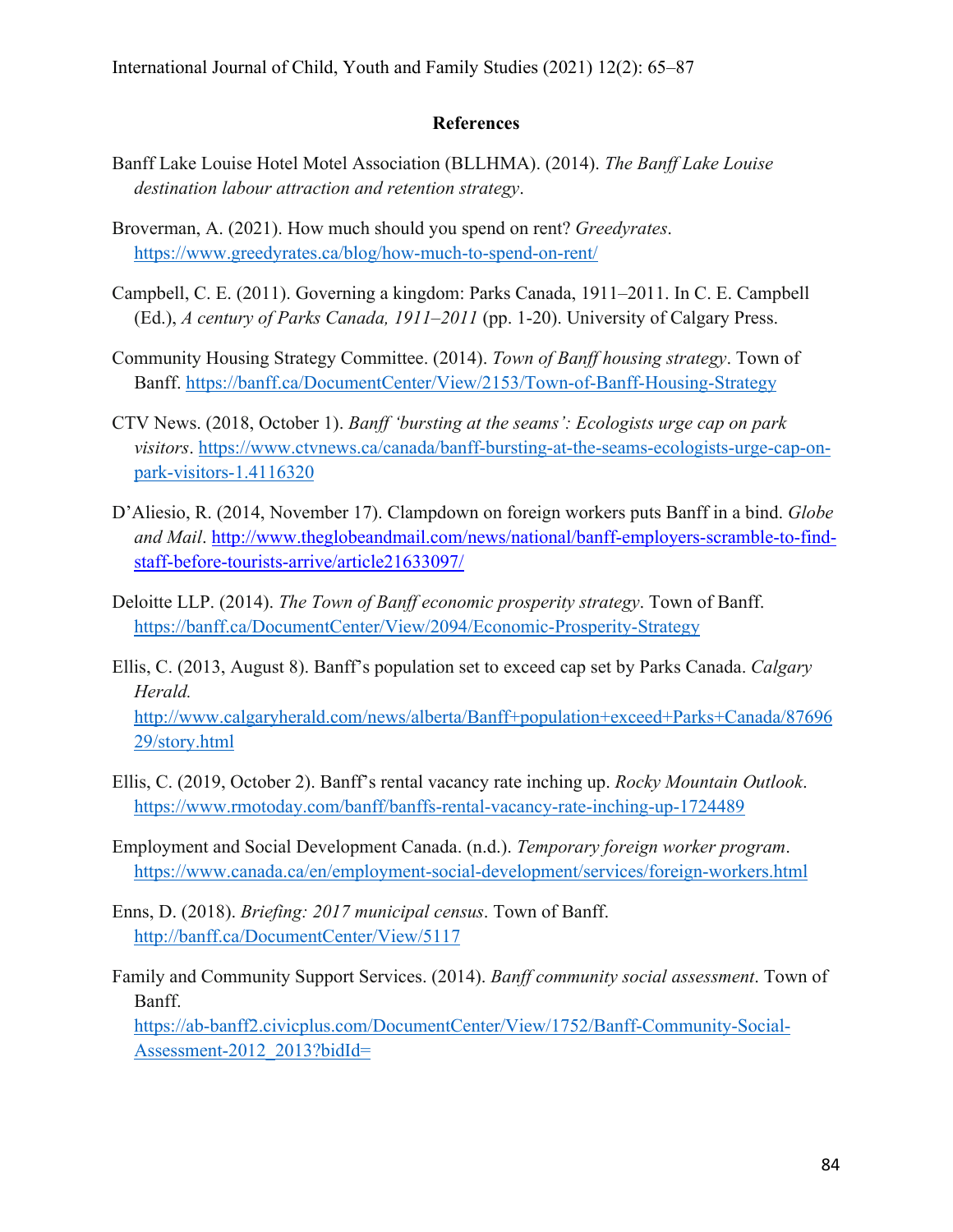International Journal of Child, Youth and Family Studies (2021) 12(2): 65–87

- Gerrits, A., Harrison, J., & Pryor, R. (2019). *The Banff community social assessment* [Draft]*.* Town of Banff. https://banff.ca/DocumentCenter/View/6315/2018-Banff-Community-Social-Assessment
- Halseth, G., & Ryser, L. (2017). *Towards a political economy of resource-dependent regions.*  Routledge.
- Husdal, D. (2014, February 12). "Boarding house for transients" opposed. *The Bow Valley Crag and Canyon*. http://www.thecragandcanyon.ca/2014/02/12/boarding-house-for-transientsopposed
- Immigration and Citizenship Canada. (n.d.). *International Experience Canada: Who can apply*. https://www.cic.gc.ca/english/work/iec/eligibility.asp
- Langemann, E. G. (2011). Archaeology in the Rocky Mountain National Parks: Uncovering an 11,000-year-long story. In C. E. Campbell (Ed.), *A century of Parks Canada, 1911–2011* (pp. 303–331). University of Calgary Press.
- Lee, D., Hampton, M., & Jeyacheya, J. (2015). The political economy of precarious work in the tourism industry in small island developing states. *Review of International Political Economy*, *22*(1), 194–223. https://doi.org/10.1080/09692290.2014.887590
- Macfarlane, B. (2020, March 18). *Thousands laid off in Bow Valley as tourism screeches to a halt.* CTV News. https://calgary.ctvnews.ca/thousands-laid-off-in-bow-valley-as-tourismscreeches-to-a-halt-1.4858662
- Meier, N. (2013). *Town of Banff Defining economic prosperity: September 2012–March 2013* [Final report]. Town of Banff. https://banff.ca/DocumentCenter/View/1260/Defining-Economic-Prosperity-in-Banff
- Mihalic, T. (2020). Conceptualising overtourism: A sustainability approach. *Annals of Tourism Research*, *84*, 1-12. doi:10.1016/j.annals.2020.103025
- Morgan, G. (2020, June 26). 'Great time for Alberta to take Banff back': Tourist towns seek locals as international visitors vanish. *Financial Post.*  https://financialpost.com/news/reopening-canada/great-time-for-alberta-to-take-banff-backtourist-towns-seek-locals-as-international-visitors-vanish
- Munasinghe, M. (2007). *Making development more sustainable: Sustainomics framework and practical applications.* Munasinghe Institute for Development.
- Pivotal Research. (2011). *Banff municipal census 2011*. Town of Banff. https://banff.ca/DocumentCenter/View/526/2011-Banff-Municipal-Census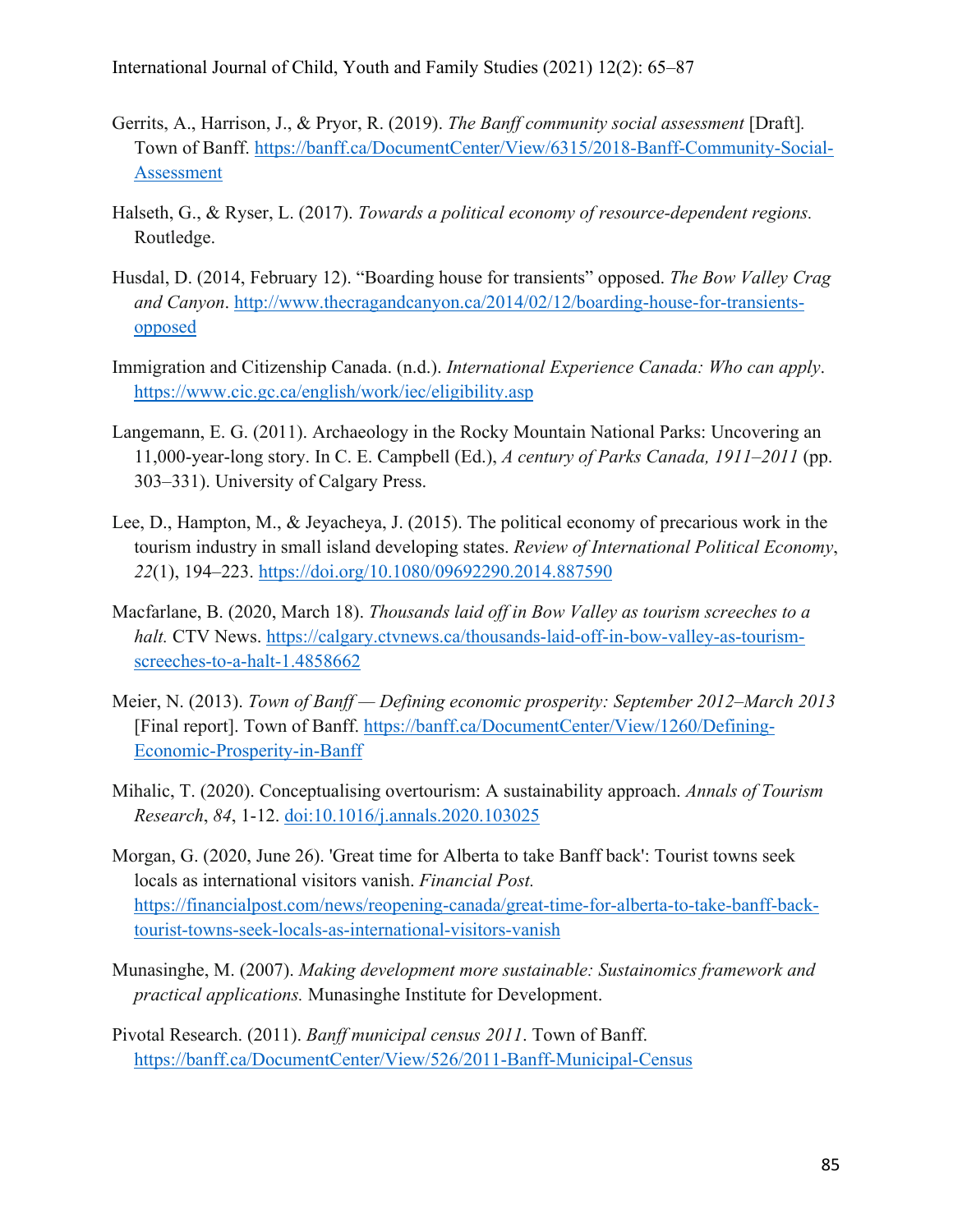- Retail Council of Canada. (2021). *Minimum wage by province*. https://www.retailcouncil.org/resources/quick-facts/minimum-wage-by-province/
- Sainsbury, B. (2021). *Canada's best national parks*. Lonely Planet. https://www.lonelyplanet.com/articles/best-national-parks-canada
- Smith, A. (2018a, April 3–7). *The land of fire and ice: Migrant workers and sustainability in the tourism industry in Iceland* [Paper presentation]. 78th Annual Meeting of the Society for Applied Anthropology**,** Philadelphia, Pennsylvania.
- Smith, A. (2018b, November 18–21). *Young adult tourism workers: Mobility and community in Banff National Park, Canada* [Paper presentation]. On the Move: Employment-Related Geographical Mobility in Canada & Beyond — International Symposium, Memorial University, Signal Hill Campus, Battery Facility, St. John's, Newfoundland.
- Standing, G. (2016). *The precariat: The new dangerous class* [Reprint]. Bloomsbury Academic.
- Statista. (2020) *Number of visitors to Banff National Park in Canada from 2011 to 2019*. Accessed June 15, 2020 from https://www.statista.com/statistics/501614/visitors-to-banffnational-park/
- Statistics Canada. (2013). *Employment generated by tourism (x 1,000)* [CANSIM Table 387- 0003]. doi:10.25318/3610023201-eng
- Statistics Canada. (2015). *Summary table: Full-Time and part-time employment by sex and age group*. http://www.statcan.gc.ca/tables-tableaux/sum-som/l01/cst01/labour12-eng.htm.
- The Job Resource Centre. (2019a). *Bow Valley labour market review: Spring 2019*. https://static1.squarespace.com/static/5a285c22f14aa1c12b62ed30/t/5c8a9834eb39311ded8e7 30b/1552586808756/SPRING+2019+LMR.pdf
- The Job Resource Centre. (2019b). *Bow Valley labour market review: Fall 2019*. https://static1.squarespace.com/static/5a285c22f14aa1c12b62ed30/t/5d8e88c43043100cd9bd7 503/1569622214863/FALL+2019+LMR.pdf
- Tourism Industry Association Canada, & Banff and Lake Louise Hospitality Association. (2014). *Banff & Lake Louise labour shortage study*. https://tiacaitc.ca/\_Library/TIAC\_Publications/Banff\_Lake\_Louise\_Labour\_Shortage\_Study\_- FINAL Dec14.pdf

Town of Banff. (2021a). *Indigenous peoples*. https://banff.ca/1103/Indigenous-Peoples

Town of Banff. (2021b). *Move to Banff*. https://banff.ca/164/Move-to-Banff